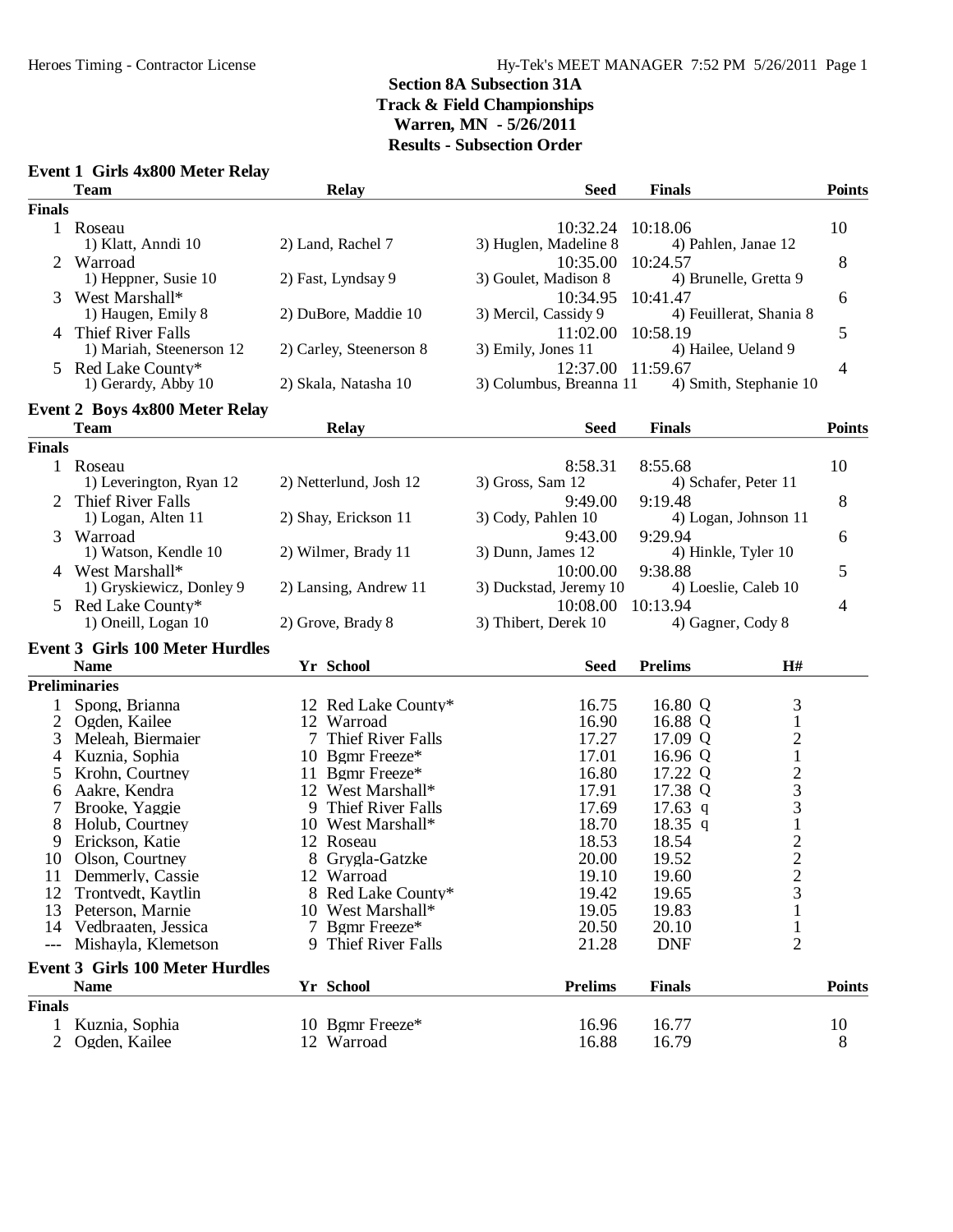|                | Finals  (Event 3 Girls 100 Meter Hurdles) |                                  |                |                |                         |                          |
|----------------|-------------------------------------------|----------------------------------|----------------|----------------|-------------------------|--------------------------|
|                | <b>Name</b>                               | Yr School                        | <b>Prelims</b> | <b>Finals</b>  |                         | <b>Points</b>            |
| 3              | Meleah, Biermaier                         | 7 Thief River Falls              | 17.09          | 16.81          |                         | 6                        |
| 4              | Spong, Brianna                            | 12 Red Lake County*              | 16.80          | 16.88          |                         | 5                        |
| 5              | Aakre, Kendra                             | 12 West Marshall*                | 17.38          | 16.99          |                         | $\overline{\mathcal{L}}$ |
| 6              | Krohn, Courtney                           | 11 Bgmr Freeze*                  | 17.22          | 17.22          |                         |                          |
| 7              | Brooke, Yaggie                            | 9 Thief River Falls              | 17.63          | 17.41          |                         | $\frac{3}{2}$            |
| 8              | Holub, Courtney                           | 10 West Marshall*                | 18.35          | 18.54          |                         | $\mathbf{1}$             |
|                | <b>Event 4 Boys 110 Meter Hurdles</b>     |                                  |                |                |                         |                          |
|                | <b>Name</b>                               | Yr School                        | <b>Seed</b>    | <b>Prelims</b> | H#                      |                          |
|                | <b>Preliminaries</b>                      |                                  |                |                |                         |                          |
| $\mathbf{1}$   | Eastman, Jesse                            | 11 Roseau                        | 16.58          | 16.15 Q        | $\overline{\mathbf{c}}$ |                          |
|                | 2 Dahl, Dillon                            | 11 Bgmr Freeze*                  | 17.01          | 16.65 $Q$      | $\mathbf 1$             |                          |
| 3              | Blake, Kuznia                             | 10 Thief River Falls             | 17.78          | 17.50 Q        | $\overline{c}$          |                          |
| 4              | Nathan, Sagstuen                          | 11 Thief River Falls             | 17.71          | 17.57 Q        | $\mathbf{1}$            |                          |
| 5              | Rusling, Jordan                           | 12 West Marshall*                | 17.90          | $17.56$ q      | $\overline{c}$          |                          |
| 6              | Vandewege, Micah                          | 11 Roseau                        | 18.45          | 18.10 q        | $\mathbf{1}$            |                          |
| $\tau$         | Braaten, Josh                             | 10 Red Lake County*              | 18.96          | 19.88 $q$      | $\mathbf{1}$            |                          |
| 8              | Miller, Josh                              | 9 Red Lake County*               | 22.03          | $20.61$ q      |                         |                          |
| 9              | Johannesson, Jaeden                       | 8 Roseau                         | 20.01          | 20.62          | $\frac{2}{2}$           |                          |
| 10             | Grove, Zach                               | 10 Red Lake County*              | 20.56          | 20.67          |                         |                          |
| 11             | Fahlstrom, Brady                          | 11 Warroad                       | 21.00          | 21.30          | $\frac{2}{1}$           |                          |
| 12             |                                           | 8 West Marshall*                 |                |                | $\overline{2}$          |                          |
|                | Yutrzenka, Nick                           |                                  | 22.30          | 22.68          |                         |                          |
|                | <b>Event 4 Boys 110 Meter Hurdles</b>     |                                  |                |                |                         |                          |
|                | <b>Name</b>                               | Yr School                        | <b>Prelims</b> | <b>Finals</b>  |                         | <b>Points</b>            |
| <b>Finals</b>  |                                           |                                  |                |                |                         |                          |
|                | 1 Eastman, Jesse                          | 11 Roseau                        | 16.15          | 15.73          |                         | 10                       |
| $\overline{2}$ | Dahl, Dillon                              | 11 Bgmr Freeze*                  | 16.65          | 16.52          |                         | 8                        |
| 3              | Blake, Kuznia                             | 10 Thief River Falls             | 17.50          | 17.34          |                         | 6                        |
|                | 4 Rusling, Jordan                         | 12 West Marshall*                | 17.56          | 17.45          |                         | 5                        |
| 5              | Nathan, Sagstuen                          | 11 Thief River Falls             | 17.57          | 17.46          |                         | $\overline{\mathcal{L}}$ |
| 6              | Vandewege, Micah                          | 11 Roseau                        | 18.10          | 17.58          |                         |                          |
| $\tau$         | Braaten, Josh                             | 10 Red Lake County*              | 19.88          | 19.42          |                         | $\frac{3}{2}$            |
| 8              | Miller, Josh                              | 9 Red Lake County*               | 20.61          | 19.58          |                         | 1                        |
|                | <b>Event 5 Girls 100 Meter Dash</b>       |                                  |                |                |                         |                          |
|                | <b>Name</b>                               | Yr School                        | <b>Seed</b>    | <b>Prelims</b> | H#                      |                          |
|                | <b>Preliminaries</b>                      |                                  |                |                |                         |                          |
|                | 1 Hahn, Deidre                            | 10 Warroad                       | 12.90          | 12.85 Q        | 3                       |                          |
|                | 2 Ogden, Kailee                           | 12 Warroad                       | 13.10          | 13.17 Q        | $\overline{c}$          |                          |
| 3              | Hebel, Breanna                            | 9 Roseau                         | 13.38          | 13.44 Q        | $\mathbf{1}$            |                          |
| 4              | Caitlyn, Hunt                             | 11 Thief River Falls             | 13.44          | 13.25 Q        | $\overline{c}$          |                          |
| 5              | Santl, Lauren                             | 8 Roseau                         | 13.34          | 13.48 Q        | 1                       |                          |
| 6              | Lave, Mariah                              | 12 Roseau                        | 13.68          | 13.57 Q        | 3                       |                          |
| 7              | Weiss, Sara                               | 10 Red Lake County*              | 14.10          | 13.90 q        |                         |                          |
| 8              | VanGuilder, Kaitlyn                       | 7 Lake of the Woods/Rainy River  | 14.50          | 14.22 $q$      | $\frac{2}{2}$           |                          |
| 9              | Christensen, Anne                         | 11 Lake of the Woods/Rainy River | 14.40          | 14.26          | 3                       |                          |
| 10             | Narlock, Dara                             | 9 West Marshall*                 | 14.90          | 14.36          | 3                       |                          |
|                |                                           |                                  |                |                |                         |                          |
| 11             | Kylie, Kraft                              | 11 Thief River Falls             | 14.22          | 14.40          | 1                       |                          |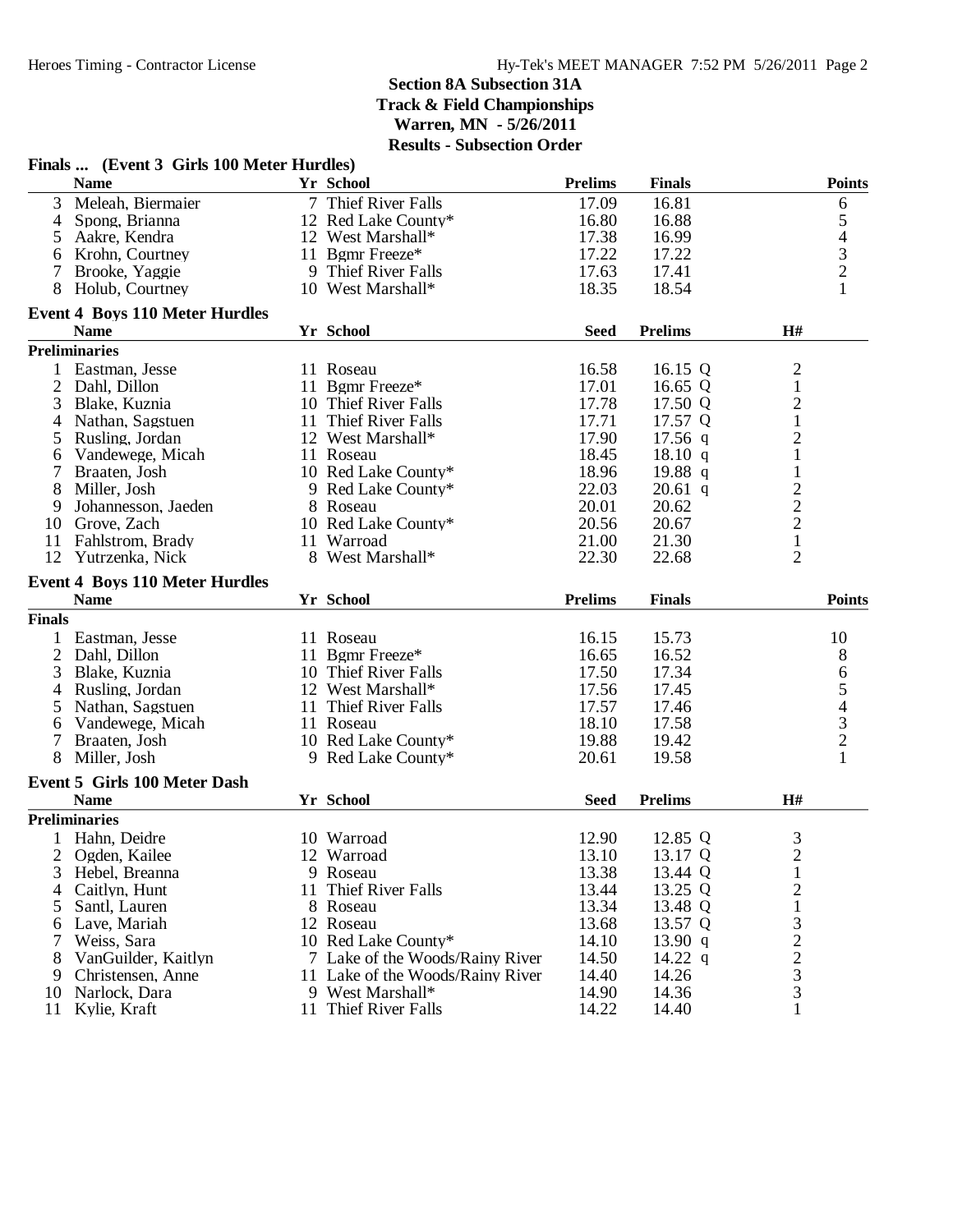### **Preliminaries ... (Event 5 Girls 100 Meter Dash)**

|                | <b>Name</b>                         |    | Yr School                        | <b>Seed</b>    | <b>Prelims</b> | H#                                             |
|----------------|-------------------------------------|----|----------------------------------|----------------|----------------|------------------------------------------------|
| 12             | Schulz, Leah                        |    | 8 Grygla-Gatzke                  | 13.73          | 14.45          | 3                                              |
| 13             | Booe, Chelsea                       |    | 11 Bgmr Freeze*                  | 14.67          | 14.47          | $\mathbf{1}$                                   |
| 14             | Cole, Stephanie                     |    | 9 Warroad                        | 14.73          | 14.53          | $\sqrt{2}$                                     |
| 15             | Shena, Lee                          |    | 10 Thief River Falls             | 14.73          | 14.61          | $\mathbf{1}$                                   |
|                | 16 Brazier, Hailey                  |    | 10 Bgmr Freeze*                  | 14.93          | 14.66          | 3                                              |
| 17             | Missing, Vicky                      |    | 12 West Marshall*                | 14.20          | 14.89          | $\mathbf{1}$                                   |
| 18             | Foss, Erin                          |    | 10 Bgmr Freeze*                  | 14.31          | 14.93          | $\overline{c}$                                 |
| 19             | Hasbrouck, Jaci                     |    | 8 Grygla-Gatzke                  | 16.00          | 16.54          | $\mathbf{1}$                                   |
| 20             | Thompson, Madison                   |    | 8 Red Lake County*               | 17.29          | 17.01          | $\mathbf{1}$                                   |
|                | <b>Event 5 Girls 100 Meter Dash</b> |    |                                  |                |                |                                                |
|                | <b>Name</b>                         |    | Yr School                        | <b>Prelims</b> | <b>Finals</b>  | <b>Points</b>                                  |
| <b>Finals</b>  |                                     |    |                                  |                |                |                                                |
| $\mathbf{1}$   | Hahn, Deidre                        |    | 10 Warroad                       | 12.85          | 12.86          | 10                                             |
| $\overline{2}$ | Caitlyn, Hunt                       | 11 | Thief River Falls                | 13.25          | 13.14          | 8                                              |
| 3              | Ogden, Kailee                       |    | 12 Warroad                       | 13.17          | 13.17          | 6                                              |
| 4              | Hebel, Breanna                      |    | 9 Roseau                         | 13.44          | 13.35          | $\mathfrak s$                                  |
| 5              | Santl, Lauren                       |    | 8 Roseau                         | 13.48          | 13.42          | $\overline{4}$                                 |
| 6              | Lave, Mariah                        |    | 12 Roseau                        | 13.57          | 13.55          |                                                |
| 7              | Weiss, Sara                         |    | 10 Red Lake County*              | 13.90          | 13.83          |                                                |
| 8              | VanGuilder, Kaitlyn                 |    | 7 Lake of the Woods/Rainy River  | 14.22          | 13.99          | $\begin{array}{c} 3 \\ 2 \\ 1 \end{array}$     |
|                |                                     |    |                                  |                |                |                                                |
|                | Event 6 Boys 100 Meter Dash         |    |                                  |                |                |                                                |
|                | <b>Name</b>                         |    | Yr School                        | <b>Seed</b>    | <b>Prelims</b> | H#                                             |
|                | <b>Preliminaries</b>                |    |                                  |                |                |                                                |
|                | CJ, Jackson                         |    | 12 Thief River Falls             | 11.16          | 11.34 Q        | $\overline{c}$                                 |
| 2              | Gustafson, Ryan                     |    | 12 Lake of the Woods/Rainy River | 11.40          | 11.47 Q        | $\mathbf 1$                                    |
| 3              | Ryan, Hutton                        |    | 11 Thief River Falls             | 11.81          | 11.69 Q        | 3                                              |
| 4              | Gjovik, Dylan                       |    | 11 Roseau                        | 11.58          | 11.49 Q        | $\mathbf{1}$                                   |
| 5              | Jacob, Mattison                     | 11 | Thief River Falls                | 11.78          | 11.70 Q        | 3                                              |
| 6              | Anderson, Alex                      |    | 12 Roseau                        | 11.75          | 12.10 Q        |                                                |
| 7              | Ebertowski, Christian               |    | 12 West Marshall*                | 12.40          | $12.27$ q      |                                                |
| 8              | Stickler, Michael                   |    | 12 Warroad                       | 12.14          | $12.31$ q      |                                                |
| 9              | Poolman, Kyle                       |    | 12 Lake of the Woods/Rainy River | 11.94          | 12.32          |                                                |
| 10             | Sillanpaa, Jeff                     |    | 10 Bgmr Freeze*                  | 12.01          | 12.34          | $\begin{array}{c}\n23 \\ 22 \\ 1\n\end{array}$ |
| 11             | Haman, John                         |    | 10 Roseau                        | 11.97          | 12.40          | $\mathbf{1}$                                   |
| 12             | George, Quincy                      |    | 8 Warroad                        | 12.50          | 12.52          | 3                                              |
| 13             | Riopelle, Zach                      |    | 11 West Marshall*                | 11.16          | 12.63          | 3                                              |
| 14             | Kazmierczak, Jesse                  |    | 12 West Marshall*                | 12.84          | 12.84          | $\,1\,$                                        |
| 15             | Bue, Johnathan                      |    | 11 Warroad                       | 12.64          | 12.84          | $\overline{2}$                                 |
|                | 16 Westman, John                    |    | 10 Bgmr Freeze*                  | 12.87          | 12.85          | 1                                              |
| 17             | Klasen, Ethan                       |    | 10 Red Lake County*              | 14.76          | 14.95          | $\overline{c}$                                 |
|                | 18 Newton, Luke                     |    | 9 Grygla-Gatzke                  | 15.00          | 15.00          | $\overline{3}$                                 |
|                | <b>Event 6 Boys 100 Meter Dash</b>  |    |                                  |                |                |                                                |
|                | <b>Name</b>                         |    | Yr School                        | <b>Prelims</b> | <b>Finals</b>  | <b>Points</b>                                  |
| <b>Finals</b>  |                                     |    |                                  |                |                |                                                |
|                | 1 CJ, Jackson                       |    | 12 Thief River Falls             | 11.34          | 11.27          | 10                                             |
| $\overline{2}$ | Gustafson, Ryan                     |    | 12 Lake of the Woods/Rainy River | 11.47          | 11.44          | 8                                              |
|                |                                     |    |                                  |                |                |                                                |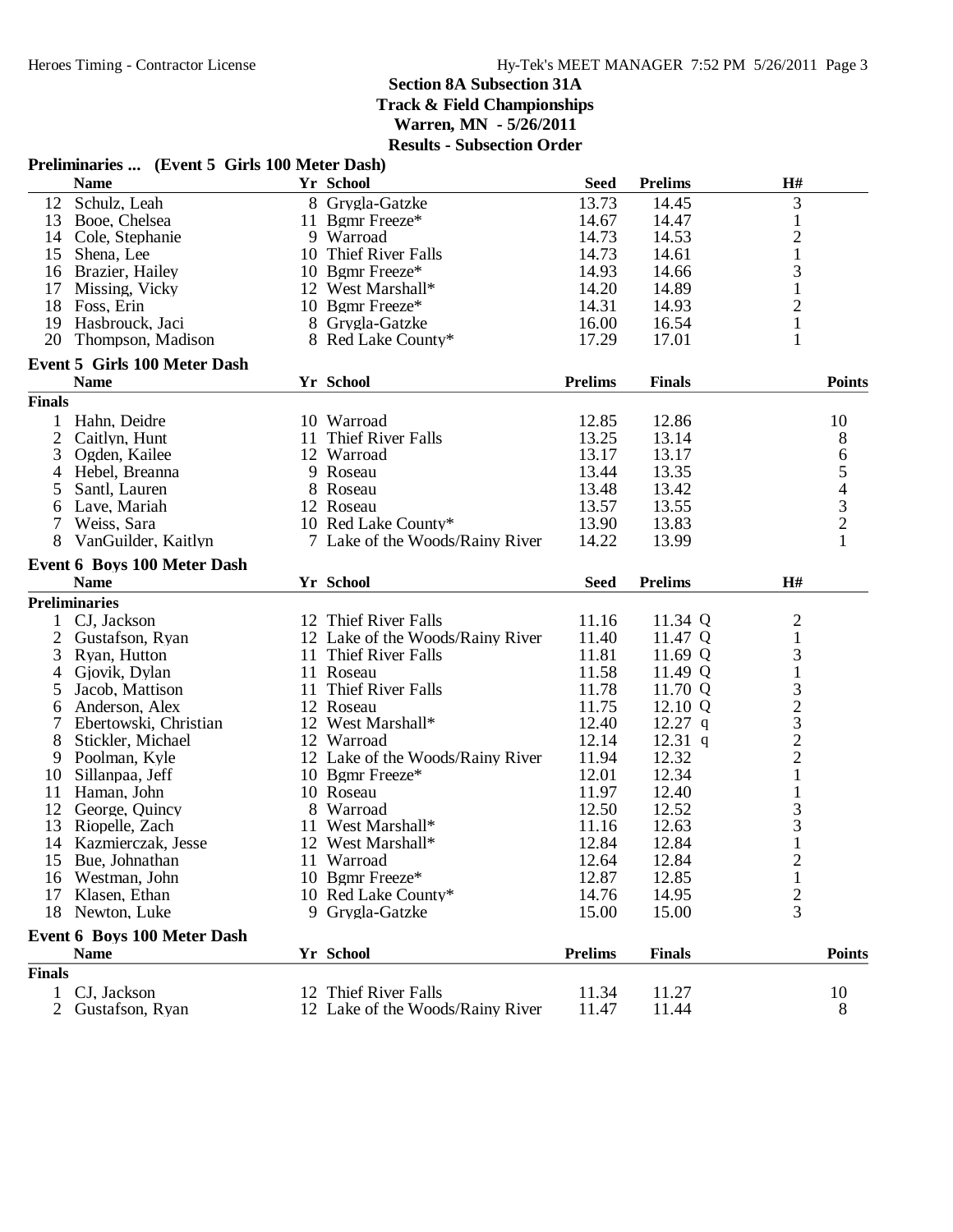|                | Finals  (Event 6 Boys 100 Meter Dash)                 |                        |                          |                          |                          |
|----------------|-------------------------------------------------------|------------------------|--------------------------|--------------------------|--------------------------|
|                | <b>Name</b>                                           | Yr School              | <b>Prelims</b>           | <b>Finals</b>            | <b>Points</b>            |
| 3              | Gjovik, Dylan                                         | 11 Roseau              | 11.49                    | 11.46                    | 6                        |
| 4              | Jacob, Mattison                                       | 11 Thief River Falls   | 11.70                    | 11.63                    | 5                        |
| 5              | Ryan, Hutton                                          | 11 Thief River Falls   | 11.69                    | 11.65                    | $\overline{\mathcal{L}}$ |
| 6              | Anderson, Alex                                        | 12 Roseau              | 12.10                    | 12.15                    | $\frac{3}{2}$            |
| 7              | Stickler, Michael                                     | 12 Warroad             | 12.31                    | 12.20                    |                          |
|                | Ebertowski, Christian                                 | 12 West Marshall*      | 12.27                    | 12.22                    | $\mathbf{1}$             |
|                | <b>Event 7 Girls 4x200 Meter Relay</b><br><b>Team</b> | <b>Relay</b>           | <b>Seed</b>              | <b>Finals</b>            | <b>Points</b>            |
| <b>Finals</b>  |                                                       |                        |                          |                          |                          |
|                | 1 Roseau                                              |                        | 1:53.23                  | 1:51.94                  | 10                       |
|                | 1) Santl, Lauren 8                                    | 2) Hoff, Katie 11      | 3) Gracza, Rose 11       | 4) Lave, Mariah 12       |                          |
|                | 2 Thief River Falls                                   |                        | 1:55.04                  | 1:53.53                  | 8                        |
|                | 1) Shelby, Norlin 9                                   | 2) Brooke, Yaggie 9    | 3) Lindsey, Guzek 11     | 4) Caitlyn, Hunt 11      |                          |
|                | 3 Warroad                                             |                        | 1:55.89                  | 1:55.62                  | 6                        |
|                | 1) Colden, Kayla 12                                   | 2) Hjelle, Cheyenne 9  | 3) Siegmund, Cornelia 11 | 4) Wells, Alexis 10      |                          |
|                | 4 Red Lake County*                                    |                        | 1:56.60                  | 1:57.31                  | 5                        |
|                | 1) Torkelson, Allison 10                              | 2) Bergeson, Lisa 12   | 3) Wollman, Casandra 10  | 4) Spong, Brianna 12     |                          |
|                | 5 West Marshall*                                      |                        | 2:00.00                  | 2:00.41                  | 4                        |
|                | 1) Haugen, Kallie 11                                  | 2) Gruhot, Courtney 11 | 3) Narlock, Dara 9       | 4) Mercil, Abbigail 10   |                          |
|                | 6 Grygla-Gatzke                                       |                        | 2:15.00                  | 2:12.56                  | 3                        |
|                | 1) Moe, Alexis 10                                     | 2) Jelen, Coleen 9     | 3) Tykward, Jackie 11    | 4) Hasbrouck, Jaci 8     |                          |
|                | <b>Event 8 Boys 4x200 Meter Relay</b>                 |                        |                          |                          |                          |
|                | <b>Team</b>                                           | <b>Relay</b>           | <b>Seed</b>              | <b>Finals</b>            | <b>Points</b>            |
| <b>Finals</b>  |                                                       |                        |                          |                          |                          |
|                | 1 Thief River Falls                                   |                        | 1:32.51                  | 1:32.85                  | 10                       |
|                | 1) Ryan, Hutton 11                                    | 2) Brett, Kosel 11     | 3) Jacob, Mattison 11    | 4) CJ, Jackson 12        |                          |
|                | 2 Warroad                                             |                        | 1:38.81                  | 1:38.61                  | 8                        |
|                | 1) Perius, Alex 10                                    | 2) Hahn, Jordan 12     | 3) Gunnafson, Lucas 12   | 4) Paradis, Kirby 12     |                          |
|                | 3 Roseau                                              |                        | 1:37.23                  | 1:38.79                  | 6                        |
|                | 1) Anderson, Alex 12                                  | 2) Netterlund, Josh 12 | 3) Olson, Jordan 9       | 4) Johnson, Trevor 10    |                          |
|                | 4 Lake of the Woods/Rainy Rive                        |                        | 1:40.30                  | 1:38.96                  | 5                        |
|                | 1) Poolman, Kyle 12                                   | 2) Novak, Chris 12     | 3) Monnie, Jory 10       | 4) Gustafson, Ryan 12    |                          |
|                | 5 Bgmr Freeze*                                        |                        | 1:40.00                  | 1:41.24                  | 4                        |
|                | 1) Modahl, Ryan 11                                    | 2) Bring, Tory 9       | 3) Dahl, Dillon 11       | 4) Sillanpaa, Jeff 10    |                          |
|                | 6 Red Lake County*                                    |                        | 1:44.00                  | 1:43.19                  | 3                        |
|                | 1) Oneill, Logan 10                                   | 2) Hurst, Tyler 11     | 3) Grove, Zach 10        | 4) Braaten, Josh 10      |                          |
|                | 7 West Marshall*                                      |                        |                          | 1:43.70 1:46.87          | $\overline{2}$           |
|                | 1) Myrfield, Cory 11                                  | 2) Welin, Ben 12       | 3) Kazmierczak, Jesse 12 | 4) Gryskiewicz, Donley 9 |                          |
|                | Event 9 Girls 1600 Meter Run                          |                        |                          |                          |                          |
|                | <b>Name</b>                                           | Yr School              | <b>Seed</b>              | <b>Finals</b>            | <b>Points</b>            |
| <b>Finals</b>  |                                                       |                        |                          |                          |                          |
|                | 1 Lindgren, Ashley                                    | 12 West Marshall*      | 5:30.00                  | 5:27.53                  | 10                       |
| $\overline{2}$ | Crummy, Nicole                                        | 11 West Marshall*      | 5:43.00                  | 5:36.24                  | 8                        |
| 3              | Klatt, Anndi                                          | 10 Roseau              | 5:41.22                  | 5:44.84                  | 6                        |
| 4              | Mariah, Steenerson                                    | 12 Thief River Falls   | 5:55.00                  | 5:50.52                  | 5                        |
| 5              | Lizakowski, Chelsey                                   | 9 Bgmr Freeze*         | 6:00.00                  | 5:53.98                  | $\overline{\mathcal{L}}$ |
| 6              | DuBore, Maddie                                        | 10 West Marshall*      | 6:00.00                  | 5:56.60                  | 3                        |
| 7              | Kaylee, Eskeli                                        | 7 Thief River Falls    | 6:00.31                  | 6:09.51                  | $\overline{2}$           |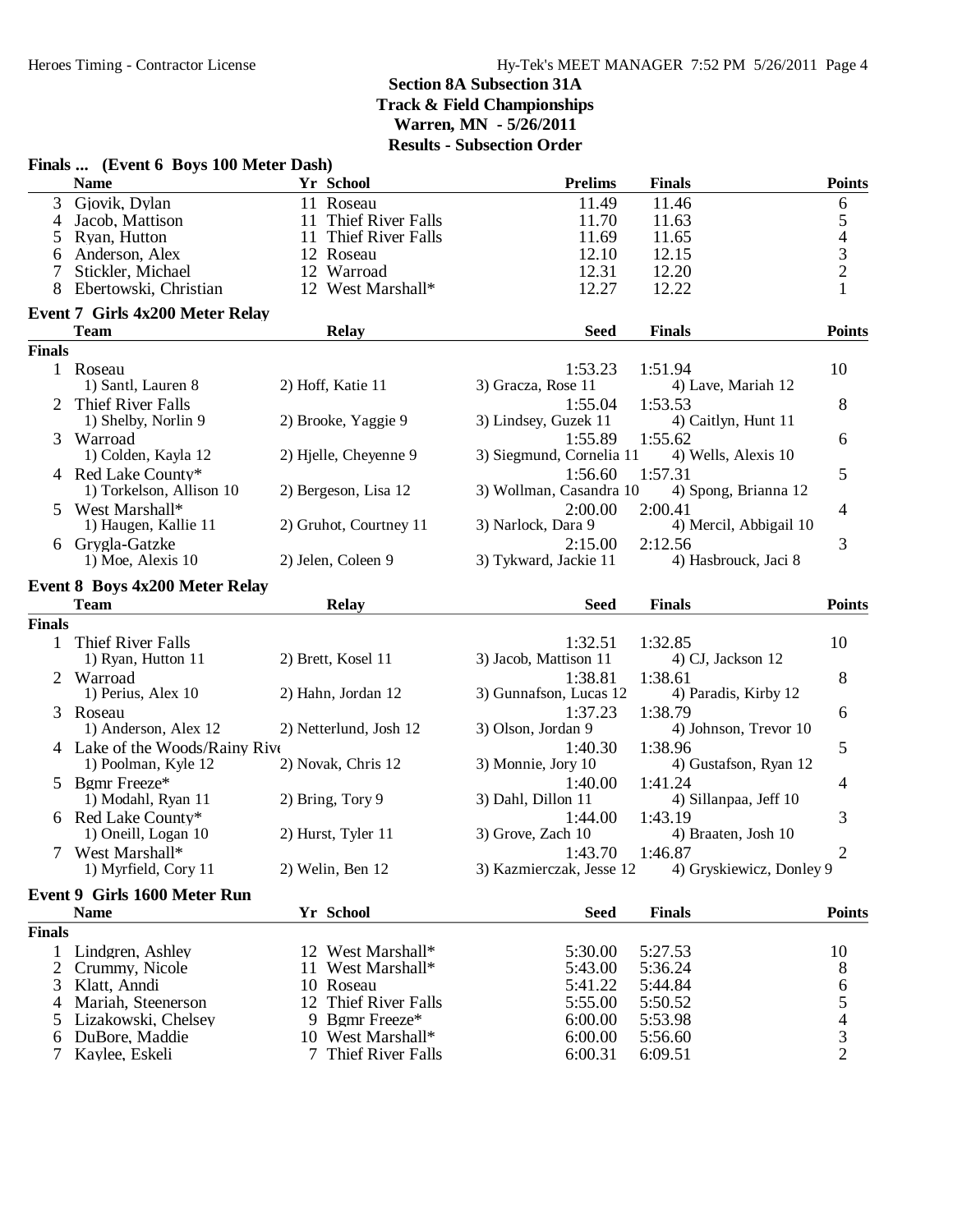| <b>Name</b><br>Yr School<br>Seed<br><b>Finals</b><br><b>Points</b><br>8<br>Fraser, Elizabeth<br>7 Lake of the Woods/Rainy River<br>6:13.50<br>6:10.78<br>1<br>6:13.80<br>9<br>Heppner, Abby<br>9 Warroad<br>6:31.00<br>10 Lee, Molly<br>6:46.27<br>6:32.72<br>11 Roseau<br>11 Land, Rachel<br>7 Roseau<br>6:26.70<br>6:32.86<br>12 Columbus, Breanna<br>6:47.00<br>11 Red Lake County*<br>6:41.15<br>13<br>Nesmith, Cori<br>11 Lake of the Woods/Rainy River<br>6:54.23<br>6:53.79<br>11 Warroad<br>7:15.00<br>6:55.66<br>14 Heneman, Kaitlyn<br>8:02.00<br>15<br>Seeger, Josclyn<br>12 Red Lake County*<br>7:28.78<br>7:17.00<br>7:29.23<br>16 Hanson, Alexis<br>10 Red Lake County*<br>17<br>Ubel, Lexi<br>12 Lake of the Woods/Rainy River<br>7:48.27<br>7:31.76<br>18<br>Claire Tandberg, Anna<br>11 Bgmr Freeze*<br>7:44.00<br>7:45.61<br>Event 10 Boys 1600 Meter Run<br>Yr School<br><b>Name</b><br><b>Seed</b><br><b>Finals</b><br><b>Points</b><br><b>Finals</b><br>Beezer, Skime<br>12 Thief River Falls<br>4:39.90<br>4:42.35<br>10<br>1<br>$\overline{2}$<br>11 Lake of the Woods/Rainy River<br>Hasbargen, Bryan<br>4:50.09<br>4:59.14<br>$8\,$<br>3<br>5:02.11<br>$\sqrt{6}$<br>Nelson, Weston<br>5:03.45<br>8 Roseau<br>5<br>Schafer, Peter<br>5:02.22<br>11 Roseau<br>5:04.97<br>4<br>5:55.00<br>$\overline{4}$<br>7 Thief River Falls<br>Kristopher, Joppru<br>5:15.67<br>5<br>3<br>11 West Marshall*<br>5:25.00<br>Hanson, Lakein<br>5:17.52<br>6<br>$\overline{c}$<br>7<br>Olsen, Derek<br>5:28.69<br>5:25.78<br>8 Roseau<br>Steer, Jake<br>7 West Marshall*<br>5:54.00<br>5:30.04<br>8<br>1<br>Thibert, Derek<br>10 Red Lake County*<br>5:40.00<br>5:38.07<br>9<br>Abrahamson, Matt<br>10 Red Lake County*<br>6:03.00<br>5:43.19<br>10<br>11<br>11 Warroad<br>5:54.00<br>Hinkle, Kyle<br>5:45.81<br>11 Warroad<br>5:59.00<br>5:49.70<br>12<br>Charles, Bryton<br>Event 11 Girls 4x100 Meter Relay<br><b>Team</b><br><b>Relay</b><br>Seed<br><b>Finals</b><br><b>Points</b><br><b>Finals</b><br>1 Roseau<br>52.54<br>52.97<br>10<br>1) Santl, Lauren 8<br>2) Naslund, Emily 12<br>3) Lave, Mariah 12<br>4) Hebel, Breanna 9<br><b>Thief River Falls</b><br>53.94<br>8<br>2<br>54.44<br>2) Brooke, Yaggie 9<br>3) Kylie, Kraft 11<br>4) Caitlyn, Hunt 11<br>1) Shelby, Norlin 9<br>Warroad<br>55.27<br>54.74<br>3<br>6<br>1) Colden, Kayla 12<br>2) Hjelle, Cheyenne 9<br>3) Siegmund, Cornelia 11<br>4) Wells, Alexis 10<br>4 Red Lake County*<br>55.90<br>56.63<br>5<br>3) Pahlen, Marisha 11<br>1) Torkelson, Allison 10<br>2) Bergeson, Lisa 12<br>4) Weiss, Sara 10<br>West Marshall*<br>57.65<br>57.26<br>4<br>5<br>2) Gruhot, Courtney 11<br>3) Johnson, Lilly 8<br>4) Mercil, Abbigail 10<br>1) Aakre, Kendra 12<br>Bgmr Freeze*<br>59.31<br>59.75<br>3<br>6<br>1) Booe, Chelsea 11<br>2) Brazier, Hailey 10<br>3) Modahl, Mariah 8<br>4) Foss, Erin 10<br>$\overline{2}$<br>Grygla-Gatzke<br>60.28<br>$\tau$<br>60.00<br>2) Olson, Courtney 8<br>3) Tykward, Jackie 11<br>1) Moe, Alexis 10<br>4) Schulz, Leah 8 | Finals  (Event 9 Girls 1600 Meter Run) |  | - Bubsecubii Oruci |  |  |
|---------------------------------------------------------------------------------------------------------------------------------------------------------------------------------------------------------------------------------------------------------------------------------------------------------------------------------------------------------------------------------------------------------------------------------------------------------------------------------------------------------------------------------------------------------------------------------------------------------------------------------------------------------------------------------------------------------------------------------------------------------------------------------------------------------------------------------------------------------------------------------------------------------------------------------------------------------------------------------------------------------------------------------------------------------------------------------------------------------------------------------------------------------------------------------------------------------------------------------------------------------------------------------------------------------------------------------------------------------------------------------------------------------------------------------------------------------------------------------------------------------------------------------------------------------------------------------------------------------------------------------------------------------------------------------------------------------------------------------------------------------------------------------------------------------------------------------------------------------------------------------------------------------------------------------------------------------------------------------------------------------------------------------------------------------------------------------------------------------------------------------------------------------------------------------------------------------------------------------------------------------------------------------------------------------------------------------------------------------------------------------------------------------------------------------------------------------------------------------------------------------------------------------------------------------------------------------------------------------------------------------------------------------------------------------------------------------------------------------------------------------------------------------------------------------------------------------------------------------------------------------------------------------------------------------------------------------------------------------------------------------------------------------------------|----------------------------------------|--|--------------------|--|--|
|                                                                                                                                                                                                                                                                                                                                                                                                                                                                                                                                                                                                                                                                                                                                                                                                                                                                                                                                                                                                                                                                                                                                                                                                                                                                                                                                                                                                                                                                                                                                                                                                                                                                                                                                                                                                                                                                                                                                                                                                                                                                                                                                                                                                                                                                                                                                                                                                                                                                                                                                                                                                                                                                                                                                                                                                                                                                                                                                                                                                                                             |                                        |  |                    |  |  |
|                                                                                                                                                                                                                                                                                                                                                                                                                                                                                                                                                                                                                                                                                                                                                                                                                                                                                                                                                                                                                                                                                                                                                                                                                                                                                                                                                                                                                                                                                                                                                                                                                                                                                                                                                                                                                                                                                                                                                                                                                                                                                                                                                                                                                                                                                                                                                                                                                                                                                                                                                                                                                                                                                                                                                                                                                                                                                                                                                                                                                                             |                                        |  |                    |  |  |
|                                                                                                                                                                                                                                                                                                                                                                                                                                                                                                                                                                                                                                                                                                                                                                                                                                                                                                                                                                                                                                                                                                                                                                                                                                                                                                                                                                                                                                                                                                                                                                                                                                                                                                                                                                                                                                                                                                                                                                                                                                                                                                                                                                                                                                                                                                                                                                                                                                                                                                                                                                                                                                                                                                                                                                                                                                                                                                                                                                                                                                             |                                        |  |                    |  |  |
|                                                                                                                                                                                                                                                                                                                                                                                                                                                                                                                                                                                                                                                                                                                                                                                                                                                                                                                                                                                                                                                                                                                                                                                                                                                                                                                                                                                                                                                                                                                                                                                                                                                                                                                                                                                                                                                                                                                                                                                                                                                                                                                                                                                                                                                                                                                                                                                                                                                                                                                                                                                                                                                                                                                                                                                                                                                                                                                                                                                                                                             |                                        |  |                    |  |  |
|                                                                                                                                                                                                                                                                                                                                                                                                                                                                                                                                                                                                                                                                                                                                                                                                                                                                                                                                                                                                                                                                                                                                                                                                                                                                                                                                                                                                                                                                                                                                                                                                                                                                                                                                                                                                                                                                                                                                                                                                                                                                                                                                                                                                                                                                                                                                                                                                                                                                                                                                                                                                                                                                                                                                                                                                                                                                                                                                                                                                                                             |                                        |  |                    |  |  |
|                                                                                                                                                                                                                                                                                                                                                                                                                                                                                                                                                                                                                                                                                                                                                                                                                                                                                                                                                                                                                                                                                                                                                                                                                                                                                                                                                                                                                                                                                                                                                                                                                                                                                                                                                                                                                                                                                                                                                                                                                                                                                                                                                                                                                                                                                                                                                                                                                                                                                                                                                                                                                                                                                                                                                                                                                                                                                                                                                                                                                                             |                                        |  |                    |  |  |
|                                                                                                                                                                                                                                                                                                                                                                                                                                                                                                                                                                                                                                                                                                                                                                                                                                                                                                                                                                                                                                                                                                                                                                                                                                                                                                                                                                                                                                                                                                                                                                                                                                                                                                                                                                                                                                                                                                                                                                                                                                                                                                                                                                                                                                                                                                                                                                                                                                                                                                                                                                                                                                                                                                                                                                                                                                                                                                                                                                                                                                             |                                        |  |                    |  |  |
|                                                                                                                                                                                                                                                                                                                                                                                                                                                                                                                                                                                                                                                                                                                                                                                                                                                                                                                                                                                                                                                                                                                                                                                                                                                                                                                                                                                                                                                                                                                                                                                                                                                                                                                                                                                                                                                                                                                                                                                                                                                                                                                                                                                                                                                                                                                                                                                                                                                                                                                                                                                                                                                                                                                                                                                                                                                                                                                                                                                                                                             |                                        |  |                    |  |  |
|                                                                                                                                                                                                                                                                                                                                                                                                                                                                                                                                                                                                                                                                                                                                                                                                                                                                                                                                                                                                                                                                                                                                                                                                                                                                                                                                                                                                                                                                                                                                                                                                                                                                                                                                                                                                                                                                                                                                                                                                                                                                                                                                                                                                                                                                                                                                                                                                                                                                                                                                                                                                                                                                                                                                                                                                                                                                                                                                                                                                                                             |                                        |  |                    |  |  |
|                                                                                                                                                                                                                                                                                                                                                                                                                                                                                                                                                                                                                                                                                                                                                                                                                                                                                                                                                                                                                                                                                                                                                                                                                                                                                                                                                                                                                                                                                                                                                                                                                                                                                                                                                                                                                                                                                                                                                                                                                                                                                                                                                                                                                                                                                                                                                                                                                                                                                                                                                                                                                                                                                                                                                                                                                                                                                                                                                                                                                                             |                                        |  |                    |  |  |
|                                                                                                                                                                                                                                                                                                                                                                                                                                                                                                                                                                                                                                                                                                                                                                                                                                                                                                                                                                                                                                                                                                                                                                                                                                                                                                                                                                                                                                                                                                                                                                                                                                                                                                                                                                                                                                                                                                                                                                                                                                                                                                                                                                                                                                                                                                                                                                                                                                                                                                                                                                                                                                                                                                                                                                                                                                                                                                                                                                                                                                             |                                        |  |                    |  |  |
|                                                                                                                                                                                                                                                                                                                                                                                                                                                                                                                                                                                                                                                                                                                                                                                                                                                                                                                                                                                                                                                                                                                                                                                                                                                                                                                                                                                                                                                                                                                                                                                                                                                                                                                                                                                                                                                                                                                                                                                                                                                                                                                                                                                                                                                                                                                                                                                                                                                                                                                                                                                                                                                                                                                                                                                                                                                                                                                                                                                                                                             |                                        |  |                    |  |  |
|                                                                                                                                                                                                                                                                                                                                                                                                                                                                                                                                                                                                                                                                                                                                                                                                                                                                                                                                                                                                                                                                                                                                                                                                                                                                                                                                                                                                                                                                                                                                                                                                                                                                                                                                                                                                                                                                                                                                                                                                                                                                                                                                                                                                                                                                                                                                                                                                                                                                                                                                                                                                                                                                                                                                                                                                                                                                                                                                                                                                                                             |                                        |  |                    |  |  |
|                                                                                                                                                                                                                                                                                                                                                                                                                                                                                                                                                                                                                                                                                                                                                                                                                                                                                                                                                                                                                                                                                                                                                                                                                                                                                                                                                                                                                                                                                                                                                                                                                                                                                                                                                                                                                                                                                                                                                                                                                                                                                                                                                                                                                                                                                                                                                                                                                                                                                                                                                                                                                                                                                                                                                                                                                                                                                                                                                                                                                                             |                                        |  |                    |  |  |
|                                                                                                                                                                                                                                                                                                                                                                                                                                                                                                                                                                                                                                                                                                                                                                                                                                                                                                                                                                                                                                                                                                                                                                                                                                                                                                                                                                                                                                                                                                                                                                                                                                                                                                                                                                                                                                                                                                                                                                                                                                                                                                                                                                                                                                                                                                                                                                                                                                                                                                                                                                                                                                                                                                                                                                                                                                                                                                                                                                                                                                             |                                        |  |                    |  |  |
|                                                                                                                                                                                                                                                                                                                                                                                                                                                                                                                                                                                                                                                                                                                                                                                                                                                                                                                                                                                                                                                                                                                                                                                                                                                                                                                                                                                                                                                                                                                                                                                                                                                                                                                                                                                                                                                                                                                                                                                                                                                                                                                                                                                                                                                                                                                                                                                                                                                                                                                                                                                                                                                                                                                                                                                                                                                                                                                                                                                                                                             |                                        |  |                    |  |  |
|                                                                                                                                                                                                                                                                                                                                                                                                                                                                                                                                                                                                                                                                                                                                                                                                                                                                                                                                                                                                                                                                                                                                                                                                                                                                                                                                                                                                                                                                                                                                                                                                                                                                                                                                                                                                                                                                                                                                                                                                                                                                                                                                                                                                                                                                                                                                                                                                                                                                                                                                                                                                                                                                                                                                                                                                                                                                                                                                                                                                                                             |                                        |  |                    |  |  |
|                                                                                                                                                                                                                                                                                                                                                                                                                                                                                                                                                                                                                                                                                                                                                                                                                                                                                                                                                                                                                                                                                                                                                                                                                                                                                                                                                                                                                                                                                                                                                                                                                                                                                                                                                                                                                                                                                                                                                                                                                                                                                                                                                                                                                                                                                                                                                                                                                                                                                                                                                                                                                                                                                                                                                                                                                                                                                                                                                                                                                                             |                                        |  |                    |  |  |
|                                                                                                                                                                                                                                                                                                                                                                                                                                                                                                                                                                                                                                                                                                                                                                                                                                                                                                                                                                                                                                                                                                                                                                                                                                                                                                                                                                                                                                                                                                                                                                                                                                                                                                                                                                                                                                                                                                                                                                                                                                                                                                                                                                                                                                                                                                                                                                                                                                                                                                                                                                                                                                                                                                                                                                                                                                                                                                                                                                                                                                             |                                        |  |                    |  |  |
|                                                                                                                                                                                                                                                                                                                                                                                                                                                                                                                                                                                                                                                                                                                                                                                                                                                                                                                                                                                                                                                                                                                                                                                                                                                                                                                                                                                                                                                                                                                                                                                                                                                                                                                                                                                                                                                                                                                                                                                                                                                                                                                                                                                                                                                                                                                                                                                                                                                                                                                                                                                                                                                                                                                                                                                                                                                                                                                                                                                                                                             |                                        |  |                    |  |  |
|                                                                                                                                                                                                                                                                                                                                                                                                                                                                                                                                                                                                                                                                                                                                                                                                                                                                                                                                                                                                                                                                                                                                                                                                                                                                                                                                                                                                                                                                                                                                                                                                                                                                                                                                                                                                                                                                                                                                                                                                                                                                                                                                                                                                                                                                                                                                                                                                                                                                                                                                                                                                                                                                                                                                                                                                                                                                                                                                                                                                                                             |                                        |  |                    |  |  |
|                                                                                                                                                                                                                                                                                                                                                                                                                                                                                                                                                                                                                                                                                                                                                                                                                                                                                                                                                                                                                                                                                                                                                                                                                                                                                                                                                                                                                                                                                                                                                                                                                                                                                                                                                                                                                                                                                                                                                                                                                                                                                                                                                                                                                                                                                                                                                                                                                                                                                                                                                                                                                                                                                                                                                                                                                                                                                                                                                                                                                                             |                                        |  |                    |  |  |
|                                                                                                                                                                                                                                                                                                                                                                                                                                                                                                                                                                                                                                                                                                                                                                                                                                                                                                                                                                                                                                                                                                                                                                                                                                                                                                                                                                                                                                                                                                                                                                                                                                                                                                                                                                                                                                                                                                                                                                                                                                                                                                                                                                                                                                                                                                                                                                                                                                                                                                                                                                                                                                                                                                                                                                                                                                                                                                                                                                                                                                             |                                        |  |                    |  |  |
|                                                                                                                                                                                                                                                                                                                                                                                                                                                                                                                                                                                                                                                                                                                                                                                                                                                                                                                                                                                                                                                                                                                                                                                                                                                                                                                                                                                                                                                                                                                                                                                                                                                                                                                                                                                                                                                                                                                                                                                                                                                                                                                                                                                                                                                                                                                                                                                                                                                                                                                                                                                                                                                                                                                                                                                                                                                                                                                                                                                                                                             |                                        |  |                    |  |  |
|                                                                                                                                                                                                                                                                                                                                                                                                                                                                                                                                                                                                                                                                                                                                                                                                                                                                                                                                                                                                                                                                                                                                                                                                                                                                                                                                                                                                                                                                                                                                                                                                                                                                                                                                                                                                                                                                                                                                                                                                                                                                                                                                                                                                                                                                                                                                                                                                                                                                                                                                                                                                                                                                                                                                                                                                                                                                                                                                                                                                                                             |                                        |  |                    |  |  |
|                                                                                                                                                                                                                                                                                                                                                                                                                                                                                                                                                                                                                                                                                                                                                                                                                                                                                                                                                                                                                                                                                                                                                                                                                                                                                                                                                                                                                                                                                                                                                                                                                                                                                                                                                                                                                                                                                                                                                                                                                                                                                                                                                                                                                                                                                                                                                                                                                                                                                                                                                                                                                                                                                                                                                                                                                                                                                                                                                                                                                                             |                                        |  |                    |  |  |
|                                                                                                                                                                                                                                                                                                                                                                                                                                                                                                                                                                                                                                                                                                                                                                                                                                                                                                                                                                                                                                                                                                                                                                                                                                                                                                                                                                                                                                                                                                                                                                                                                                                                                                                                                                                                                                                                                                                                                                                                                                                                                                                                                                                                                                                                                                                                                                                                                                                                                                                                                                                                                                                                                                                                                                                                                                                                                                                                                                                                                                             |                                        |  |                    |  |  |
|                                                                                                                                                                                                                                                                                                                                                                                                                                                                                                                                                                                                                                                                                                                                                                                                                                                                                                                                                                                                                                                                                                                                                                                                                                                                                                                                                                                                                                                                                                                                                                                                                                                                                                                                                                                                                                                                                                                                                                                                                                                                                                                                                                                                                                                                                                                                                                                                                                                                                                                                                                                                                                                                                                                                                                                                                                                                                                                                                                                                                                             |                                        |  |                    |  |  |
|                                                                                                                                                                                                                                                                                                                                                                                                                                                                                                                                                                                                                                                                                                                                                                                                                                                                                                                                                                                                                                                                                                                                                                                                                                                                                                                                                                                                                                                                                                                                                                                                                                                                                                                                                                                                                                                                                                                                                                                                                                                                                                                                                                                                                                                                                                                                                                                                                                                                                                                                                                                                                                                                                                                                                                                                                                                                                                                                                                                                                                             |                                        |  |                    |  |  |
|                                                                                                                                                                                                                                                                                                                                                                                                                                                                                                                                                                                                                                                                                                                                                                                                                                                                                                                                                                                                                                                                                                                                                                                                                                                                                                                                                                                                                                                                                                                                                                                                                                                                                                                                                                                                                                                                                                                                                                                                                                                                                                                                                                                                                                                                                                                                                                                                                                                                                                                                                                                                                                                                                                                                                                                                                                                                                                                                                                                                                                             |                                        |  |                    |  |  |
|                                                                                                                                                                                                                                                                                                                                                                                                                                                                                                                                                                                                                                                                                                                                                                                                                                                                                                                                                                                                                                                                                                                                                                                                                                                                                                                                                                                                                                                                                                                                                                                                                                                                                                                                                                                                                                                                                                                                                                                                                                                                                                                                                                                                                                                                                                                                                                                                                                                                                                                                                                                                                                                                                                                                                                                                                                                                                                                                                                                                                                             |                                        |  |                    |  |  |
|                                                                                                                                                                                                                                                                                                                                                                                                                                                                                                                                                                                                                                                                                                                                                                                                                                                                                                                                                                                                                                                                                                                                                                                                                                                                                                                                                                                                                                                                                                                                                                                                                                                                                                                                                                                                                                                                                                                                                                                                                                                                                                                                                                                                                                                                                                                                                                                                                                                                                                                                                                                                                                                                                                                                                                                                                                                                                                                                                                                                                                             |                                        |  |                    |  |  |
|                                                                                                                                                                                                                                                                                                                                                                                                                                                                                                                                                                                                                                                                                                                                                                                                                                                                                                                                                                                                                                                                                                                                                                                                                                                                                                                                                                                                                                                                                                                                                                                                                                                                                                                                                                                                                                                                                                                                                                                                                                                                                                                                                                                                                                                                                                                                                                                                                                                                                                                                                                                                                                                                                                                                                                                                                                                                                                                                                                                                                                             |                                        |  |                    |  |  |
|                                                                                                                                                                                                                                                                                                                                                                                                                                                                                                                                                                                                                                                                                                                                                                                                                                                                                                                                                                                                                                                                                                                                                                                                                                                                                                                                                                                                                                                                                                                                                                                                                                                                                                                                                                                                                                                                                                                                                                                                                                                                                                                                                                                                                                                                                                                                                                                                                                                                                                                                                                                                                                                                                                                                                                                                                                                                                                                                                                                                                                             |                                        |  |                    |  |  |
|                                                                                                                                                                                                                                                                                                                                                                                                                                                                                                                                                                                                                                                                                                                                                                                                                                                                                                                                                                                                                                                                                                                                                                                                                                                                                                                                                                                                                                                                                                                                                                                                                                                                                                                                                                                                                                                                                                                                                                                                                                                                                                                                                                                                                                                                                                                                                                                                                                                                                                                                                                                                                                                                                                                                                                                                                                                                                                                                                                                                                                             |                                        |  |                    |  |  |
|                                                                                                                                                                                                                                                                                                                                                                                                                                                                                                                                                                                                                                                                                                                                                                                                                                                                                                                                                                                                                                                                                                                                                                                                                                                                                                                                                                                                                                                                                                                                                                                                                                                                                                                                                                                                                                                                                                                                                                                                                                                                                                                                                                                                                                                                                                                                                                                                                                                                                                                                                                                                                                                                                                                                                                                                                                                                                                                                                                                                                                             |                                        |  |                    |  |  |
|                                                                                                                                                                                                                                                                                                                                                                                                                                                                                                                                                                                                                                                                                                                                                                                                                                                                                                                                                                                                                                                                                                                                                                                                                                                                                                                                                                                                                                                                                                                                                                                                                                                                                                                                                                                                                                                                                                                                                                                                                                                                                                                                                                                                                                                                                                                                                                                                                                                                                                                                                                                                                                                                                                                                                                                                                                                                                                                                                                                                                                             |                                        |  |                    |  |  |
|                                                                                                                                                                                                                                                                                                                                                                                                                                                                                                                                                                                                                                                                                                                                                                                                                                                                                                                                                                                                                                                                                                                                                                                                                                                                                                                                                                                                                                                                                                                                                                                                                                                                                                                                                                                                                                                                                                                                                                                                                                                                                                                                                                                                                                                                                                                                                                                                                                                                                                                                                                                                                                                                                                                                                                                                                                                                                                                                                                                                                                             |                                        |  |                    |  |  |
|                                                                                                                                                                                                                                                                                                                                                                                                                                                                                                                                                                                                                                                                                                                                                                                                                                                                                                                                                                                                                                                                                                                                                                                                                                                                                                                                                                                                                                                                                                                                                                                                                                                                                                                                                                                                                                                                                                                                                                                                                                                                                                                                                                                                                                                                                                                                                                                                                                                                                                                                                                                                                                                                                                                                                                                                                                                                                                                                                                                                                                             |                                        |  |                    |  |  |
|                                                                                                                                                                                                                                                                                                                                                                                                                                                                                                                                                                                                                                                                                                                                                                                                                                                                                                                                                                                                                                                                                                                                                                                                                                                                                                                                                                                                                                                                                                                                                                                                                                                                                                                                                                                                                                                                                                                                                                                                                                                                                                                                                                                                                                                                                                                                                                                                                                                                                                                                                                                                                                                                                                                                                                                                                                                                                                                                                                                                                                             |                                        |  |                    |  |  |
|                                                                                                                                                                                                                                                                                                                                                                                                                                                                                                                                                                                                                                                                                                                                                                                                                                                                                                                                                                                                                                                                                                                                                                                                                                                                                                                                                                                                                                                                                                                                                                                                                                                                                                                                                                                                                                                                                                                                                                                                                                                                                                                                                                                                                                                                                                                                                                                                                                                                                                                                                                                                                                                                                                                                                                                                                                                                                                                                                                                                                                             |                                        |  |                    |  |  |
|                                                                                                                                                                                                                                                                                                                                                                                                                                                                                                                                                                                                                                                                                                                                                                                                                                                                                                                                                                                                                                                                                                                                                                                                                                                                                                                                                                                                                                                                                                                                                                                                                                                                                                                                                                                                                                                                                                                                                                                                                                                                                                                                                                                                                                                                                                                                                                                                                                                                                                                                                                                                                                                                                                                                                                                                                                                                                                                                                                                                                                             |                                        |  |                    |  |  |
|                                                                                                                                                                                                                                                                                                                                                                                                                                                                                                                                                                                                                                                                                                                                                                                                                                                                                                                                                                                                                                                                                                                                                                                                                                                                                                                                                                                                                                                                                                                                                                                                                                                                                                                                                                                                                                                                                                                                                                                                                                                                                                                                                                                                                                                                                                                                                                                                                                                                                                                                                                                                                                                                                                                                                                                                                                                                                                                                                                                                                                             |                                        |  |                    |  |  |
|                                                                                                                                                                                                                                                                                                                                                                                                                                                                                                                                                                                                                                                                                                                                                                                                                                                                                                                                                                                                                                                                                                                                                                                                                                                                                                                                                                                                                                                                                                                                                                                                                                                                                                                                                                                                                                                                                                                                                                                                                                                                                                                                                                                                                                                                                                                                                                                                                                                                                                                                                                                                                                                                                                                                                                                                                                                                                                                                                                                                                                             |                                        |  |                    |  |  |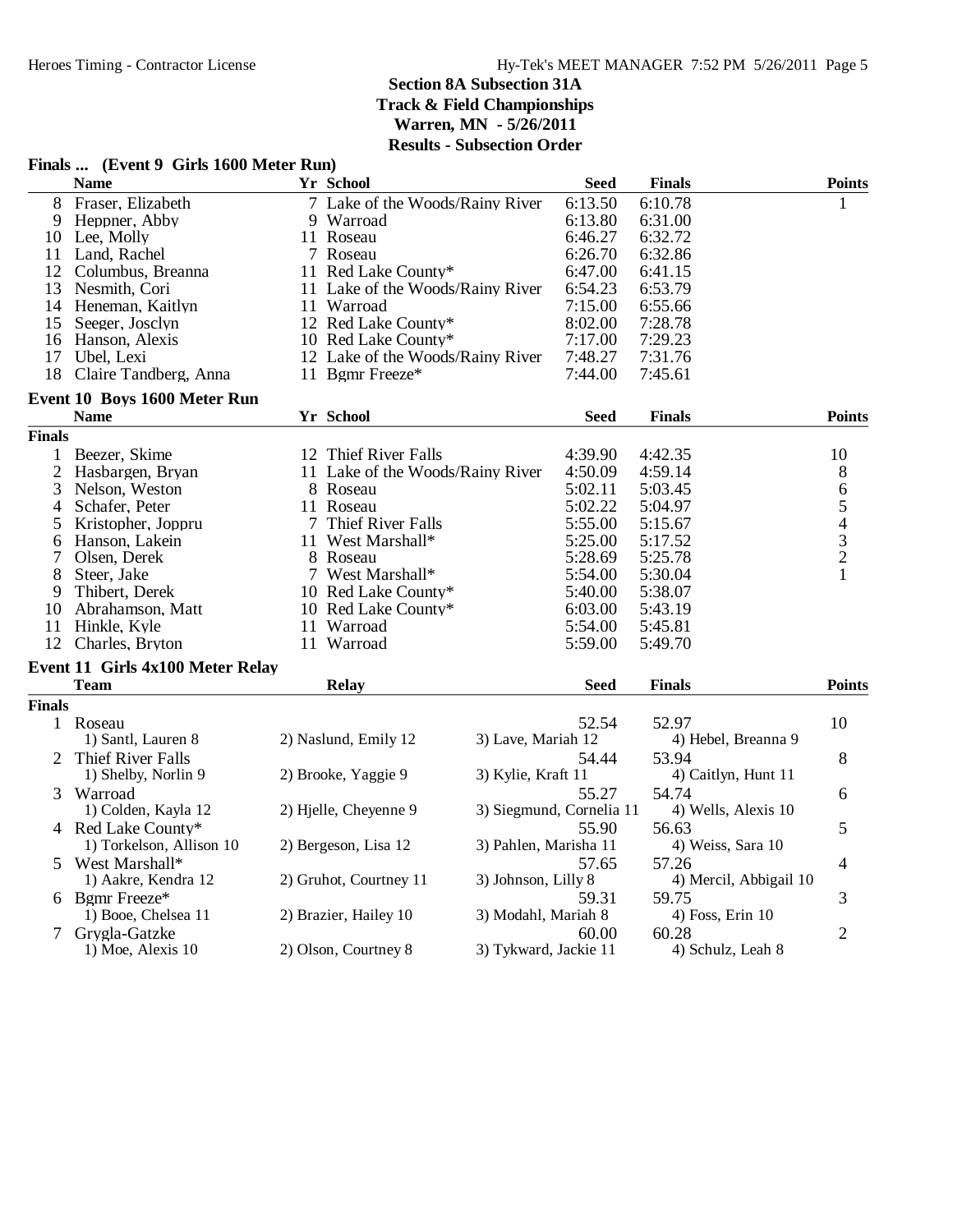# **Event 12 Boys 4x100 Meter Relay**

|                | <b>Team</b>                         |    | <b>Relay</b>                     |                       | <b>Seed</b> | <b>Finals</b>      |                                             | <b>Points</b>                              |
|----------------|-------------------------------------|----|----------------------------------|-----------------------|-------------|--------------------|---------------------------------------------|--------------------------------------------|
| <b>Finals</b>  |                                     |    |                                  |                       |             |                    |                                             |                                            |
| 1              | Thief River Falls                   |    |                                  |                       | 43.96       | 44.55              |                                             | 10                                         |
|                | 1) Ryan, Hutton 11                  |    | 2) Brett, Kosel 11               | 3) Jacob, Mattison 11 |             | 4) CJ, Jackson 12  |                                             |                                            |
|                | 2 Roseau                            |    |                                  |                       | 46.57       | 46.47              |                                             | 8                                          |
|                | 1) Anderson, Alex 12                |    | 2) Olson, Jordan 9               | 3) Johnson, Trevor 10 |             |                    | 4) Gjovik, Dylan 11                         |                                            |
| 3              | Warroad                             |    |                                  |                       | 48.13       | 47.84              |                                             | 6                                          |
|                | 1) Stickler, Michael 12             |    | 2) Eklie, Ryder 9                | 3) Hahn, Jordan 12    |             | 4) Perius, Alex 10 |                                             |                                            |
|                | 4 West Marshall*                    |    |                                  |                       | 47.94       | 51.11              |                                             | 5                                          |
|                | 1) Kazmierczak, Jesse 12            |    | 2) Pederson, Jase 9              | 3) Welin, Ben 12      |             |                    | 4) Duckstad, Jeremy 10                      |                                            |
| 5.             | Red Lake County*                    |    |                                  |                       | 57.20       | 57.96              |                                             | 4                                          |
|                | 1) Klasen, Ethan 10                 |    | 2) Grove, Brady 8                | 3) Lambert, Devin 7   |             | 4) Miller, Josh 9  |                                             |                                            |
|                | Event 13 Girls 400 Meter Dash       |    |                                  |                       |             |                    |                                             |                                            |
|                | <b>Name</b>                         |    | Yr School                        |                       | <b>Seed</b> | <b>Finals</b>      | H#                                          | <b>Points</b>                              |
| <b>Finals</b>  |                                     |    |                                  |                       |             |                    |                                             |                                            |
| 1              | Fraser, Saragh                      |    | 11 Lake of the Woods/Rainy River |                       | 62.98       | 62.39              |                                             | 10                                         |
| $\overline{c}$ | Stenberg, Kayla                     |    | 11 Red Lake County*              |                       | 64.30       | 63.94              | $\frac{3}{3}$                               | $8\,$                                      |
| 3              | Gracza, Rose                        |    | 11 Roseau                        |                       | 64.64       | 64.89              | 3                                           | 6                                          |
| 4              | Krause, Kendra                      |    | 11 Lake of the Woods/Rainy River |                       | 65.66       | 65.43              |                                             | 5                                          |
|                | Paige, Thune                        | 11 | Thief River Falls                |                       | 65.08       | 66.18              | $\frac{3}{3}$                               | 4                                          |
| 5              | Patti, Marshall                     |    | 7 Thief River Falls              |                       | 65.08       | 66.35              |                                             |                                            |
| 6<br>7         | Budziszewski, Sabrina               |    | 12 Bgmr Freeze*                  |                       | 66.18       | 66.70              |                                             | $\begin{array}{c} 3 \\ 2 \\ 1 \end{array}$ |
|                | Wollman, Casandra                   |    | 10 Red Lake County*              |                       | 67.00       | 68.27              |                                             |                                            |
| 8              | Hoff, Katie                         |    |                                  |                       | 67.33       | 68.39              |                                             |                                            |
| 9              |                                     |    | 11 Roseau<br>10 West Marshall*   |                       | 66.45       |                    |                                             |                                            |
| 10<br>11       | Kotts, Courtney                     |    | 8 Warroad                        |                       | 69.90       | 69.31<br>69.36     | 332232                                      |                                            |
| 12             | Montebello, Amy                     | 7  |                                  |                       | 72.80       | 69.77              | $\,1$                                       |                                            |
|                | Anderson, Katie                     |    | Bgmr Freeze*<br>9 Warroad        |                       | 68.20       | 70.01              |                                             |                                            |
| 13             | Heppner, Alex                       |    |                                  |                       |             |                    | $\frac{2}{2}$                               |                                            |
| 14             | Goulet, Madison                     |    | 8 Warroad                        |                       | 69.70       | 71.35              |                                             |                                            |
| 15             | Hayley, Fischer                     |    | 11 Thief River Falls             |                       | 70.04       | 71.54              | $\mathbf{1}$                                |                                            |
| 16             | Helgeson, Grace                     |    | 7 Roseau                         |                       | 70.10       | 71.61              | $\mathbf{1}$                                |                                            |
| 17             | Moe, Alexis                         |    | 10 Grygla-Gatzke                 |                       | 70.00       | 72.33              |                                             |                                            |
| 18             | Erickson, Julia                     |    | 11 Bgmr Freeze*                  |                       | 70.00       | 72.34              | $\begin{bmatrix} 2 \\ 2 \\ 1 \end{bmatrix}$ |                                            |
| 19             | Kraulik, Kim                        |    | 10 West Marshall*                |                       | 73.50       | 73.26              |                                             |                                            |
|                | <b>Event 14 Boys 400 Meter Dash</b> |    |                                  |                       |             |                    |                                             |                                            |
|                | <b>Name</b>                         |    | Yr School                        |                       | <b>Seed</b> | <b>Finals</b>      | H#                                          | <b>Points</b>                              |
| <b>Finals</b>  |                                     |    |                                  |                       |             |                    |                                             |                                            |
|                | Kerner, Wade                        |    | 12 Roseau                        |                       | 50.01       | 51.00              | 3                                           | 10                                         |
| 2              | Ebertowski, Christian               |    | 12 West Marshall*                |                       | 55.12       | 54.64              | 3                                           | 8                                          |
| 3              | Bring, Tory                         |    | 9 Bgmr Freeze*                   |                       | 55.44       | 56.35              | 3                                           | 6                                          |
| 4              | Trey, Steele                        |    | 12 Thief River Falls             |                       | 57.68       | 57.16              | $\overline{\mathbf{c}}$                     | 5                                          |
| 5              | Corbit, Nick                        |    | 10 Roseau                        |                       | 55.60       | 57.44              | 3                                           | 4                                          |
| 6              | Poolman, Kyle                       |    | 12 Lake of the Woods/Rainy River |                       | 55.40       | 57.61              | 3                                           | 3                                          |
| 7              | Craig, Williams                     |    | 11 Thief River Falls             |                       | 57.59       | 57.84              | 3                                           | $\overline{c}$                             |
| 8              | Monnie, Jory                        |    | 10 Lake of the Woods/Rainy River |                       | 57.40       | 57.86              | 3                                           | $\mathbf{1}$                               |
| 9              | Haman, John                         |    | 10 Roseau                        |                       | 55.75       | 59.10              | 3                                           |                                            |
| 10             | Haats, Kory                         |    | 10 Warroad                       |                       | 58.54       | 59.45              | $\overline{c}$                              |                                            |
| 11             | Gryskiewicz, Donley                 |    | 9 West Marshall*                 |                       | 60.50       | 59.74              | $\overline{2}$                              |                                            |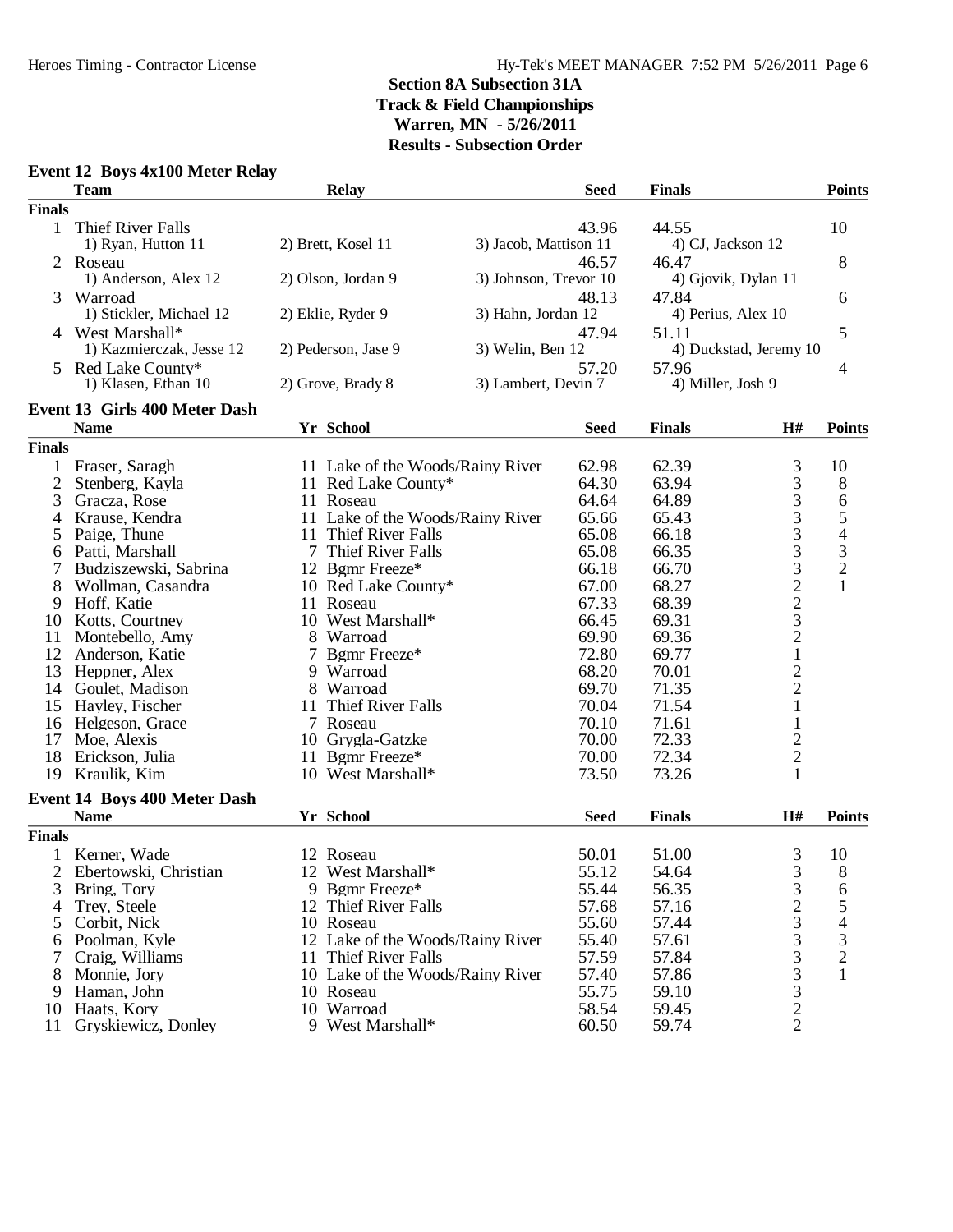|                | Finals  (Event 14 Boys 400 Meter Dash) |                      |             |               |                                            |                |
|----------------|----------------------------------------|----------------------|-------------|---------------|--------------------------------------------|----------------|
|                | <b>Name</b>                            | Yr School            | <b>Seed</b> | <b>Finals</b> | H#                                         | <b>Points</b>  |
| 12             | Joel, Schram                           | 11 Thief River Falls | 59.57       | 59.84         | $\overline{c}$                             |                |
|                | 13 Nelson, Treston                     | 11 Bgmr Freeze*      | 60.00       | 60.50         | $\frac{2}{2}$                              |                |
|                | 14 Bring, Logan                        | 7 Bgmr Freeze*       | 61.20       | 60.86         |                                            |                |
| 15             | Runells, Tommy                         | 10 Warroad           | 64.00       | 61.40         |                                            |                |
|                | 16 Loeslie, Caleb                      | 10 West Marshall*    | 63.60       | 63.76         | $\overline{c}$                             |                |
| 17             | Thibert, Derek                         | 10 Red Lake County*  | 65.00       | 68.32         | $\mathbf{1}$                               |                |
| 18             | Grove, Brady                           | 8 Red Lake County*   | 69.00       | 73.90         | $\mathbf{1}$                               |                |
|                | Event 15 Girls 300 Meter Hurdles       |                      |             |               |                                            |                |
|                | <b>Name</b>                            | Yr School            | <b>Seed</b> | <b>Finals</b> | H#                                         | <b>Points</b>  |
| <b>Finals</b>  |                                        |                      |             |               |                                            |                |
|                | 1 Kuznia, Sophia                       | 10 Bgmr Freeze*      | 49.30       | 49.53         | $\overline{c}$                             | 10             |
| $\overline{2}$ | Meleah, Biermaier                      | 7 Thief River Falls  | 51.80       | 49.89         |                                            | $8\,$          |
| 3              | Ogden, Kailee                          | 12 Warroad           | 51.60       | 50.55         | $\frac{2}{2}$                              | $\sqrt{6}$     |
| 4              | Spong, Brianna                         | 12 Red Lake County*  | 50.30       | 51.99         |                                            | $\mathfrak s$  |
| 5              | Erickson, Katie                        | 12 Roseau            | 53.71       | 52.47         | $\overline{2}$                             | $\overline{4}$ |
| 6              | Johnson, Lilly                         | 8 West Marshall*     | 56.70       | 53.91         | 1                                          | $\frac{3}{2}$  |
| 7              | Mercil, Cassidy                        | 9 West Marshall*     | 55.20       | 54.37         | $\mathbf{1}$                               |                |
| 8              | Holub, Courtney                        | 10 West Marshall*    | 55.70       | 55.33         | $\mathbf{1}$                               | $\mathbf{1}$   |
| 9              | Weiss, Sara                            | 10 Red Lake County*  | 54.30       | 55.71         | $\overline{c}$                             |                |
|                | 10 Demmerly, Cassie                    | 12 Warroad           | 54.57       | 55.79         | $\overline{c}$                             |                |
| 11             | Vedbraaten, Jessica                    | 7 Bgmr Freeze*       | 57.10       | 56.52         | $\mathbf{1}$                               |                |
| 12             | Trontvedt, Kaytlin                     | 8 Red Lake County*   | 56.58       | 56.85         | $\mathbf{1}$                               |                |
| 13             | Becca, Houske                          | 11 Thief River Falls | 57.55       | 57.15         | $\mathbf{1}$                               |                |
|                | 14 Krohn, Courtney                     | 11 Bgmr Freeze*      | 53.60       | 57.61         | $\overline{2}$                             |                |
|                | <b>Event 16 Boys 300 Meter Hurdles</b> |                      |             |               |                                            |                |
|                | <b>Name</b>                            | <b>Yr School</b>     | <b>Seed</b> | <b>Finals</b> | $\mathbf{H}^{\#}$                          | <b>Points</b>  |
| <b>Finals</b>  |                                        |                      |             |               |                                            |                |
| 1              | Eastman, Jesse                         | 11 Roseau            | 41.56       | 40.97         | $\overline{c}$                             | 10             |
|                | 2 Paradis, Kirby                       | 12 Warroad           | 41.92       | 42.14         |                                            | $8\,$          |
| 3              | Blake, Kuznia                          | 10 Thief River Falls | 43.45       | 43.28         |                                            | $\sqrt{6}$     |
| 4              | Vandewege, Micah                       | 11 Roseau            | 46.11       | 44.99         |                                            | $\sqrt{5}$     |
| 5              | Dahl, Dillon                           | 11 Bgmr Freeze*      | 44.74       | 45.31         | $\begin{array}{c} 2 \\ 2 \\ 2 \end{array}$ | $\overline{4}$ |
| 6              | Polansky, Daniel                       | 10 Grygla-Gatzke     | 48.00       | 45.92         | $\mathbf 1$                                | $\overline{3}$ |
| 7              | Nathan, Sagstuen                       | 11 Thief River Falls | 46.80       | 45.94         |                                            |                |
| 8              | Braaten, Josh                          | 10 Red Lake County*  | 44.46       | 46.49         | $\frac{2}{2}$                              | $\frac{2}{1}$  |
| 9              | Rusling, Jordan                        | 12 West Marshall*    | 46.87       | 46.62         | $\,1$                                      |                |
| 10             | Pearce, Ben                            | 10 Warroad           | 46.31       | 46.64         | $\overline{c}$                             |                |
| 11             | Pederson, Jase                         | 9 West Marshall*     | 52.10       | 47.36         | $\mathbf{1}$                               |                |
|                | 12 Klamar, Kyle                        | 11 Grygla-Gatzke     | 53.00       | 49.54         | 1                                          |                |
| 13             | Miller, Josh                           | 9 Red Lake County*   |             | 52.98         | $\mathbf{1}$                               |                |
|                | 14 Fahlstrom, Brady                    | 11 Warroad           | 51.00       | 53.43         | $\mathbf{1}$                               |                |
| 15             | Johannesson, Jaeden                    | 8 Roseau             | 52.40       | 54.98         | 1                                          |                |
|                |                                        | 7 Red Lake County*   | 55.05       | 55.15         | $\mathbf{1}$                               |                |
|                | 16 Lambert, Devin                      |                      |             |               |                                            |                |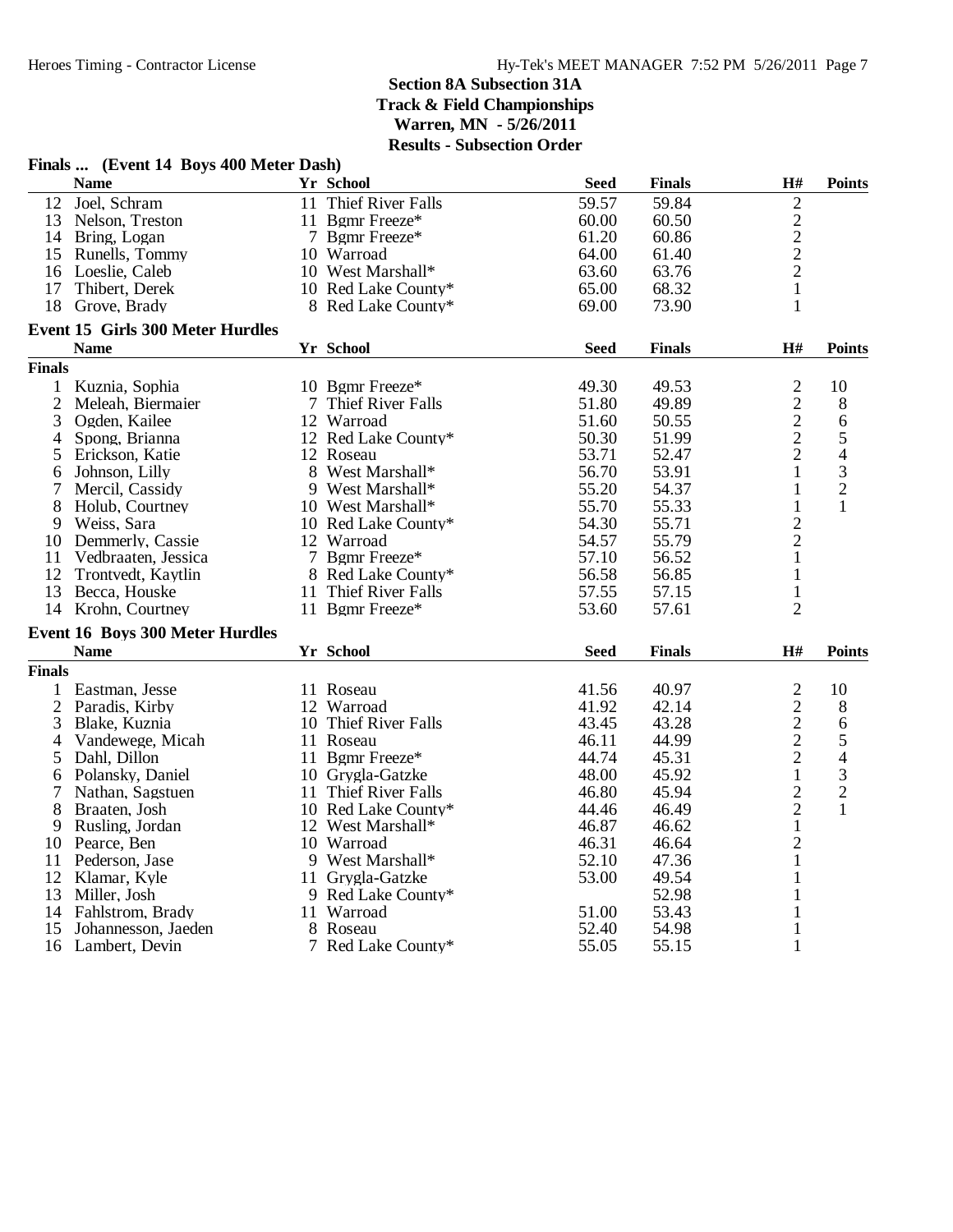|                | <b>Name</b>                          |    | Yr School                        | <b>Seed</b> | <b>Finals</b> |                | <b>Points</b>                              |
|----------------|--------------------------------------|----|----------------------------------|-------------|---------------|----------------|--------------------------------------------|
| <b>Finals</b>  |                                      |    |                                  |             |               |                |                                            |
| 1              | Crummy, Nicole                       |    | 11 West Marshall*                | 2:29.00     | 2:29.33       |                | 10                                         |
| $\overline{2}$ | Pahlen, Janae                        |    | 12 Roseau                        | 2:28.70     | 2:30.30       |                | 8                                          |
| 3              | Fraser, Saragh                       |    | 11 Lake of the Woods/Rainy River | 2:30.20     | 2:32.39       |                | 6                                          |
| 4              | Haugen, Emily                        |    | 8 West Marshall*                 | 2:33.00     | 2:36.20       |                | 5                                          |
| 5              | Heppner, Susie                       |    | 10 Warroad                       | 2:42.00     | 2:38.34       |                |                                            |
| 6              | Monsebroten, Hannah                  |    | 11 Bgmr Freeze*                  | 2:40.60     | 2:43.94       |                |                                            |
| 7              | Carley, Steenerson                   |    | 8 Thief River Falls              | 2:42.00     | 2:45.92       |                | $\begin{array}{c} 4 \\ 3 \\ 2 \end{array}$ |
| 8              | Lizakowski, Chelsey                  |    | 9 Bgmr Freeze*                   | 2:45.70     | 2:47.65       |                | $\mathbf{1}$                               |
| 9              | Skala, Natasha                       |    | 10 Red Lake County*              | 2:54.00     | 2:51.17       |                |                                            |
| 10             | Yutrzenka, Mattie                    |    | 10 West Marshall*                | 2:50.00     | 2:55.81       |                |                                            |
| 11             | Johnson, Amelia                      |    | 7 Roseau                         | 3:02.80     | 2:59.83       |                |                                            |
| 12             | Smith, Stephanie                     |    | 10 Red Lake County*              | 3:03.00     | 3:04.64       |                |                                            |
| 13             | Nesmith, Cori                        |    | 11 Lake of the Woods/Rainy River | 3:18.94     | 3:16.62       |                |                                            |
| 14             | Ubel, Lexi                           |    | 12 Lake of the Woods/Rainy River | 3:34.17     | 3:28.13       |                |                                            |
| 15             | Hanson, Alexis                       |    | 10 Red Lake County*              | 3:19.00     | 3:29.99       |                |                                            |
|                |                                      |    |                                  |             |               |                |                                            |
|                | Event 18 Boys 800 Meter Run          |    |                                  |             |               |                |                                            |
|                | <b>Name</b>                          |    | Yr School                        | <b>Seed</b> | <b>Finals</b> |                | <b>Points</b>                              |
| <b>Finals</b>  |                                      |    |                                  |             |               |                |                                            |
| 1              | Lansing, Andrew                      |    | 11 West Marshall*                | 2:06.70     | 2:05.89       |                | 10                                         |
| $\overline{2}$ | Hasbargen, Bryan                     |    | 11 Lake of the Woods/Rainy River | 2:08.75     | 2:11.30       |                | 8                                          |
| 3              | Rokke, Peter                         |    | 11 Bgmr Freeze*                  | 2:10.00     | 2:12.26       |                | 6                                          |
| 4              | Netterlund, Josh                     |    | 12 Roseau                        | 2:13.56     | 2:16.21       |                | 5                                          |
| 5              | Modahl, Ryan                         |    | 11 Bgmr Freeze*                  | 2:16.00     | 2:18.34       |                | $\begin{array}{c} 4 \\ 3 \\ 2 \end{array}$ |
| 6              | Leverington, Ryan                    |    | 12 Roseau                        | 2:12.32     | 2:19.40       |                |                                            |
| 7              | Cody, Pahlen                         |    | 10 Thief River Falls             | 2:18.43     | 2:19.44       |                |                                            |
| 8              | Monnie, Jory                         |    | 10 Lake of the Woods/Rainy River | 2:22.72     | 2:22.77       |                | $\mathbf{1}$                               |
| 9              | Corbit, Nick                         |    | 10 Roseau                        | 2:25.86     | 2:24.61       |                |                                            |
| 10             | Dunn, James                          |    | 12 Warroad                       | 2:27.00     | 2:25.97       |                |                                            |
| 11             | Logan, Johnson                       | 11 | Thief River Falls                | 2:18.48     | 2:26.59       |                |                                            |
| 12             | Shay, Erickson                       | 11 | Thief River Falls                | 2:20.00     | 2:28.13       |                |                                            |
| 13             | Duckstad, Jeremy                     |    | 10 West Marshall*                | 2:22.20     | 2:28.33       |                |                                            |
|                | 14 Hinkle, Tyler                     |    | 10 Warroad                       | 2:25.00     | 2:31.14       |                |                                            |
| 15             | Abrahamson, Matt                     |    | 10 Red Lake County*              | 2:50.00     | 2:34.59       |                |                                            |
| 16             | Sparby, Keith                        | 11 | Grygla-Gatzke                    | 2:25.00     | 2:35.05       |                |                                            |
| 17             | Steer, Jake                          |    | 7 West Marshall*                 | 2:33.80     | 2:37.64       |                |                                            |
| 18             | Hinkle, Kyle                         | 11 | Warroad                          | 2:42.00     | 2:45.58       |                |                                            |
|                | <b>Event 19 Girls 200 Meter Dash</b> |    |                                  |             |               |                |                                            |
|                | <b>Name</b>                          |    | Yr School                        | <b>Seed</b> | <b>Finals</b> | H#             | <b>Points</b>                              |
| <b>Finals</b>  |                                      |    |                                  |             |               |                |                                            |
|                |                                      |    |                                  |             |               |                |                                            |
| 1              | Hahn, Deidre                         |    | 10 Warroad                       | 27.26       | 26.53         | 3              | 10                                         |
| $\overline{c}$ | Lindgren, Ashley                     |    | 12 West Marshall*                | 27.30       | 27.06         | 3              | 8                                          |
| 3              | Shelby, Norlin                       |    | 9 Thief River Falls              | 28.22       | 27.94         | 3              | 6                                          |
| 4              | Marquelle, Dahl                      | 8  | Thief River Falls                | 29.02       | 28.27         | 3              | 5                                          |
| 5              | Krause, Kendra                       |    | 11 Lake of the Woods/Rainy River | 28.75       | 28.76         | $\mathfrak{Z}$ | 4                                          |
|                | 6 Hjelle, Cheyenne                   |    | 9 Warroad                        | 28.85       | 28.79         | 3              | 3                                          |

### **Event 17 Girls 800 Meter Run**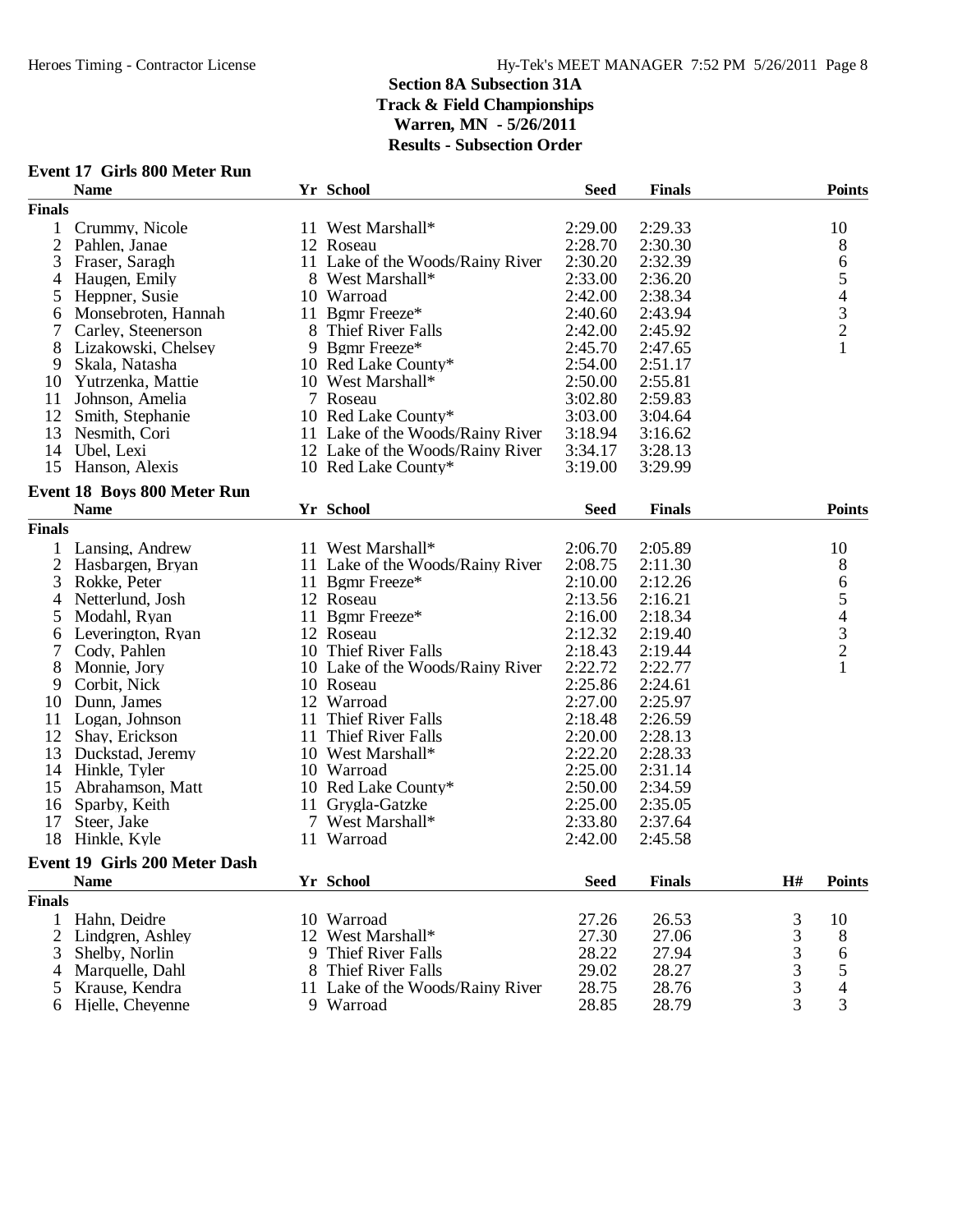#### **Finals ... (Event 19 Girls 200 Meter Dash)**  $\bf{N}$ ame **Finals Finals Finals Finals Finals Finals Finals Finals Finals Finals Finals Finals** 1 Van Cornelia (Maria 11 Thief River Falls 29.05 29.57 3 2<br>
8 Weiland, Vanessa 8 Roseau 30.20 29.58 2 1<br>
9 Siegmund, Cornelia 11 Warroad 30.80 29.72 2<br>
1 Van Guilder, Kaitlyn 7 Lake of the Woods/Rainy River 29.90 29.99 3<br> 8 Weiland, Vanessa 8 Roseau 30.20 29.58<br>9 Siegmund, Cornelia 11 Warroad 30.80 29.72 9 Siegmund, Cornelia 11 Warroad 30.80 29.72<br>10 Modahl, Mariah 8 Bemr Freeze\* 30.47 29.87 10 Modahl, Mariah 8 Bgmr Freeze\* 30.47 29.87<br>11 VanGuilder, Kaitlyn 7 Lake of the Woods/Rainy River 29.90 29.99 7 Lake of the Woods/Rainy River  $29.90$  29.99<br>11 Bgmr Freeze\* 30.84 30.34 12 Booe, Chelsea 11 Bgmr Freeze\* 30.84 30.34<br>13 Narlock, Dara 9 West Marshall\* 30.73 30.43 9 West Marshall\* 30.73 30.43 2<br>8 Roseau 31.11 30.70 2 14 Miller, Julianna 8 Roseau 31.11 30.70 2 15 MacGregor, Shea 11 Roseau 11 2011 - 32.13 31.12 1<br>16 Pahlen, Marisha 11 Red Lake County\* 31.78 31.45 2 16 Pahlen, Marisha 11 Red Lake County\* 31.78 31.45 2<br>17 Foss. Erin 10 Bemr Freeze\* 31.85 31.49 1 17 Foss, Erin 10 10 11 Mest Marshall\* 11 Mest Marshall\* 11 Mest Marshall\* 11 Mest Marshall\* 1.1 2 18 Price, Hannah 11 West Marshall\* 31.70 32.42 2<br>19 Gerardy, Abby 10 Red Lake County\* 33.20 33.28 1 19 Gerardy, Abby 10 Red Lake County\* 33.20 33.28 1<br>
20 Olson, Megan 10 Red Lake County\* 33.50 35.34 1 10 Red Lake County\* 33.50 **Event 20 Boys 200 Meter Dash**  $\bf{N}$ ame **Finals Finals Finals Finals Finals Finals Finals Finals Finals Finals Finals Finals Finals** 1 Kerner, Wade 12 Roseau 23.12 22.63 3 10<br>
2 Gustafson, Ryan 12 Lake of the Woods/Rainy River 23.21 23.10 3 8 2 Gustafson, Ryan 12 Lake of the Woods/Rainy River 23.21 23.10 3 8<br>3 Brett, Kosel 11 Thief River Falls 23.46 23.13 3 6 11 Thief River Falls 23.46 23.13 3 6<br>11 Thief River Falls 25.50 24.66 2 5 4 Jordan, Kazmierczak 11 Thief River Falls 25.50 24.66 2 5<br>
5 Sillanpaa, Jeff 10 Bgmr Freeze\* 24.70 24.86 3 4<br>
6 Alex, Finseth 9 Thief River Falls 24.24 25.21 3 3 5 Sillanpaa, Jeff 10 Bgmr Freeze\* 24.70 24.86 3 4<br>6 Alex, Finseth 9 Thief River Falls 24.24 25.21 3 3 9 Thief River Falls<br>
12 Warroad<br>
12 Warroad<br>
10 Roseau<br>
10 Roseau<br>
25.01 25.62<br>
25.01 25.62<br>
25.21 25.69<br>
25.21 25.69<br>
25.82<br>
25.82<br>
25.82<br>
25.85<br>
26.89<br>
25.97<br>
2 7 Gunnafson, Lucas 12 Warroad 25.21 25.44 3 2 8 Haman, John 10 Roseau 25.01 25.62 3 1 9 Stroot, Braden 10 Roseau 25.21 25.69<br>
11 Warroad 25.82 25.85 10 Maxwell, Joel 11 Warroad 25.82 25.85<br>11 Westman, John 10 Bgmr Freeze\* 26.89 25.97 11 Westman, John 10 Bgmr Freeze\* 26.89 25.97 2<br>12 Nelson, Treston 11 Bgmr Freeze\* 26.90 26.10 1 12 Nelson, Treston 11 Bgmr Freeze\* 11 26.90 26.10 1<br>13 Klicker, Jerry 11 Warroad 27.44 26.51 1 13 Klicker, Jerry 11 Warroad 11 27.44 26.51 1<br>14 Welin, Ben 12 West Marshall\* 27.30 26.79 1 12 West Marshall\* **Event 21 Girls 3200 Meter Run Name Yr School FinalsSeed Points Finals** 1 Huglen, Madeline 8 Roseau 11:55.65 11:51.52 10 2 Brunelle, Gretta 9 Warroad 12:10.80 12:02.36 8<br>3 Kirkeide, Courtney 10 Bgmr Freeze\* 12:06. 3 Kirkeide, Courtney 10 Bgmr Freeze\* 12:06.00 12:23.90 6<br>
4 Fast, Lyndsay 9 Warroad 12:48.70 12:37.36 5 4 Fast, Lyndsay 9 Warroad 12:48.70 12:37.36 5<br>5 Emily, Jones 11 Thief River Falls 13:29.00 13:15.65 4 Emily, Jones 11 Thief River Falls 13:29.00 13:15.65 4<br>Kraulik, Kari 7 West Marshall\* 13:53.00 13:24.48 3 6 Kraulik, Kari 7 West Marshall\* 13:53.00 13:24.48 3 7 Hailee, Ueland 9 Thief River Falls 13:58.00 13:25.76 2<br>8 Tescher. Brenna 8 West Marshall\* 13:52.62 14:02.61 1 8 Tescher, Brenna 13:52.62 14:02.61<br>
9 Lee, Molly 11 Roseau 14:05.00 14:28.72 9 Lee, Molly 11 Roseau 14:05.00 14:28.72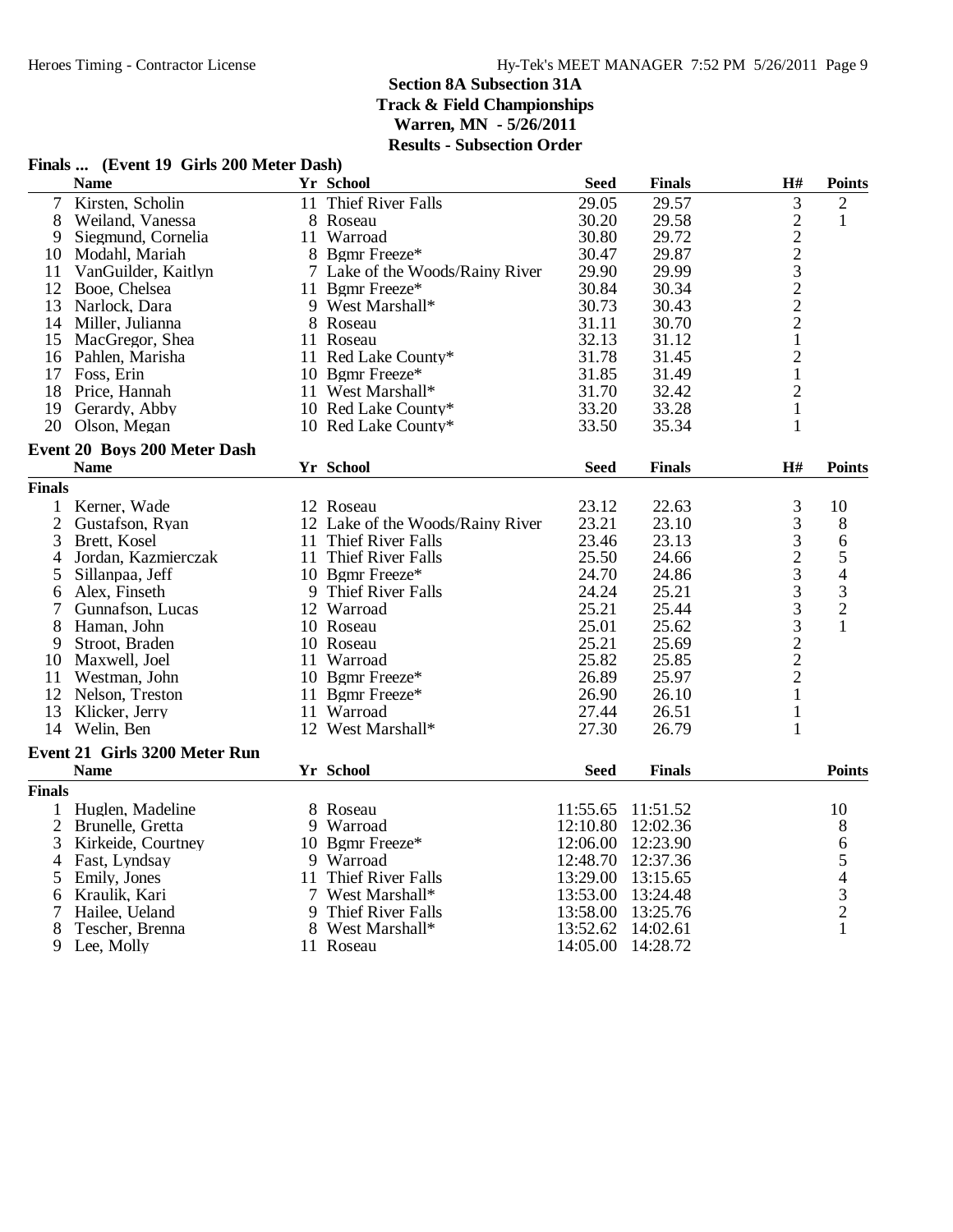|               | <b>Event 22 Boys 3200 Meter Run</b>    |                      |                             |                             |                        |                                            |
|---------------|----------------------------------------|----------------------|-----------------------------|-----------------------------|------------------------|--------------------------------------------|
|               | <b>Name</b>                            | Yr School            |                             | <b>Seed</b>                 | <b>Finals</b>          | Points                                     |
| <b>Finals</b> |                                        |                      |                             |                             |                        |                                            |
| 1             | Beezer, Skime                          |                      | 12 Thief River Falls        | 10:18.00                    | 10:13.35               | 10                                         |
| 2             | Polansky, Daniel                       |                      | 10 Grygla-Gatzke            | 10:45.00                    | 10:41.81               | $8\phantom{1}$                             |
| 3             | Gagner, Cody                           |                      | 8 Red Lake County*          | 10:40.59                    | 10:44.56               | $\sqrt{6}$                                 |
| 4             | Nelson, Weston                         | 8 Roseau             |                             | 10:59.67                    | 11:02.15               | $\mathfrak s$                              |
| 5             | Logan, Alten                           | 11                   | Thief River Falls           | 11:22.00                    | 11:13.02               |                                            |
| 6             | Watson, Kendle                         | 10 Warroad           |                             | 11:42.00                    | 11:35.12               | $\begin{array}{c} 4 \\ 3 \\ 2 \end{array}$ |
| 7             | Hanson, Lakein                         |                      | 11 West Marshall*           | 12:01.00                    | 11:56.96               |                                            |
| 8             | Wilmer, Brady                          | 11 Warroad           |                             | 12:10.00                    | 12:06.98               | 1                                          |
| 9             | Olsen, Derek                           | 8 Roseau             |                             | 11:55.32                    | 12:14.73               |                                            |
| 10            | Saurdiff, Jake                         |                      | 11 Grygla-Gatzke            | 11:00.00                    | 12:15.35               |                                            |
| 11            | Nelson, Scott                          | 7 Roseau             |                             | 12:30.00                    | 12:16.18               |                                            |
| 12            | Halvorson, Zach                        |                      | 8 West Marshall*            | 13:26.30                    | 12:42.11               |                                            |
|               | Event 23 Girls 4x400 Meter Relay       |                      |                             |                             |                        |                                            |
|               | <b>Team</b>                            | <b>Relay</b>         |                             | <b>Seed</b>                 | <b>Finals</b>          | <b>Points</b>                              |
| <b>Finals</b> |                                        |                      |                             |                             |                        |                                            |
| 1             | West Marshall*                         |                      |                             | 4:25.90                     | 4:20.74                | 10                                         |
|               | 1) Gruhot, Courtney 11                 | 2) Haugen, Kallie 11 |                             | 3) Crummy, Nicole 11        | 4) Lindgren, Ashley 12 |                                            |
| 2             | Roseau                                 |                      |                             | 4:24.25                     | 4:21.48                | 8                                          |
|               | 1) Gracza, Rose 11                     | 2) Hoff, Katie 11    |                             | 3) Hebel, Breanna 9         | 4) Pahlen, Janae 12    |                                            |
|               | 3 Lake of the Woods/Rainy Rive         |                      |                             | 4:29.30                     | 4:28.26                | 6                                          |
|               | 1) Krause, Kendra 11                   |                      | 2) Christensen, Anne 11     | 3) Laine, Myrriah 10        | 4) Fraser, Saragh 11   |                                            |
| 4             | Warroad                                |                      |                             | 4:34.65                     | 4:34.78                | 5                                          |
|               | 1) Wells, Alexis 10                    |                      | 2) Montebello, Amy 8        | 3) Goulet, Madison 8        | 4) Heppner, Alex 9     |                                            |
| 5             | Red Lake County*                       |                      |                             | 4:42.00                     | 4:37.64                | $\overline{4}$                             |
|               | 1) Torkelson, Allison 10               |                      | 2) Trontvedt, Kaytlin 8     | 3) Wollman, Casandra 10     | 4) Stenberg, Kayla 11  |                                            |
| 6             | Bgmr Freeze*                           |                      |                             | 4:34.00                     | 4:39.20                | 3                                          |
|               | 1) Nelson, Jadyn 8                     |                      | 2) Budziszewski, Sabrina 12 | 3) Monsebroten, Hannah 11   | 4) Kuznia, Sophia 10   |                                            |
|               | Thief River Falls                      |                      |                             | 4:39.54                     | D <sub>O</sub>         |                                            |
|               | 1) Kirsten, Scholin 11                 | 2) Patti, Marshall 7 |                             | 3) Lindsey, Guzek 11        | 4) Paige, Thune 11     |                                            |
|               | <b>Event 24 Boys 4x400 Meter Relay</b> |                      |                             |                             |                        |                                            |
|               | <b>Team</b>                            | <b>Relay</b>         |                             | <b>Seed</b>                 | <b>Finals</b>          | <b>Points</b>                              |
| <b>Finals</b> |                                        |                      |                             |                             |                        |                                            |
|               | 1 Roseau                               |                      |                             | 3:31.96                     | 3:37.33                | 10                                         |
|               | 1) Johnson, Trevor 10                  | 2) Olson, Jordan 9   |                             | 3) Gjovik, Dylan 11         | 4) Kerner, Wade 12     |                                            |
|               | Thief River Falls                      |                      |                             | 3:52.00                     | 3:47.94                | 8                                          |
|               | 1) Blake, Kuznia 10                    | 2) Trey, Steele 12   |                             | 3) Craig, Williams 11       | 4) Shay, Erickson 11   |                                            |
| 3             | Warroad                                |                      |                             | 3:46.90                     | 3:48.33                | 6                                          |
|               | 1) Perius, Alex 10                     | 2) Haats, Kory 10    |                             | 3) Eklie, Ryder 9           | 4) Paradis, Kirby 12   |                                            |
|               | 4 West Marshall*                       |                      |                             | 3:57.40                     | 4:00.48                | 5                                          |
|               | 1) Lansing, Andrew 11                  | 2) Riopelle, Zach 11 |                             | 3) Ebertowski, Christian 12 | 4) Anderson, Chase 8   |                                            |
| 5             | Bgmr Freeze*                           |                      |                             | 4:00.00                     | 4:01.71                | 4                                          |
|               | 1) Nelson, Treston 11                  | 2) Bring, Logan 7    |                             | 3) Bring, Tory 9            | 4) Rokke, Peter 11     |                                            |
|               | 6 Red Lake County*                     |                      |                             | 4:10.00                     | 4:12.32                | 3                                          |
|               | 1) Grove, Zach 10                      | 2) Lambert, Devin 7  |                             | 3) Gagner, Cody 8           | 4) Hurst, Tyler 11     |                                            |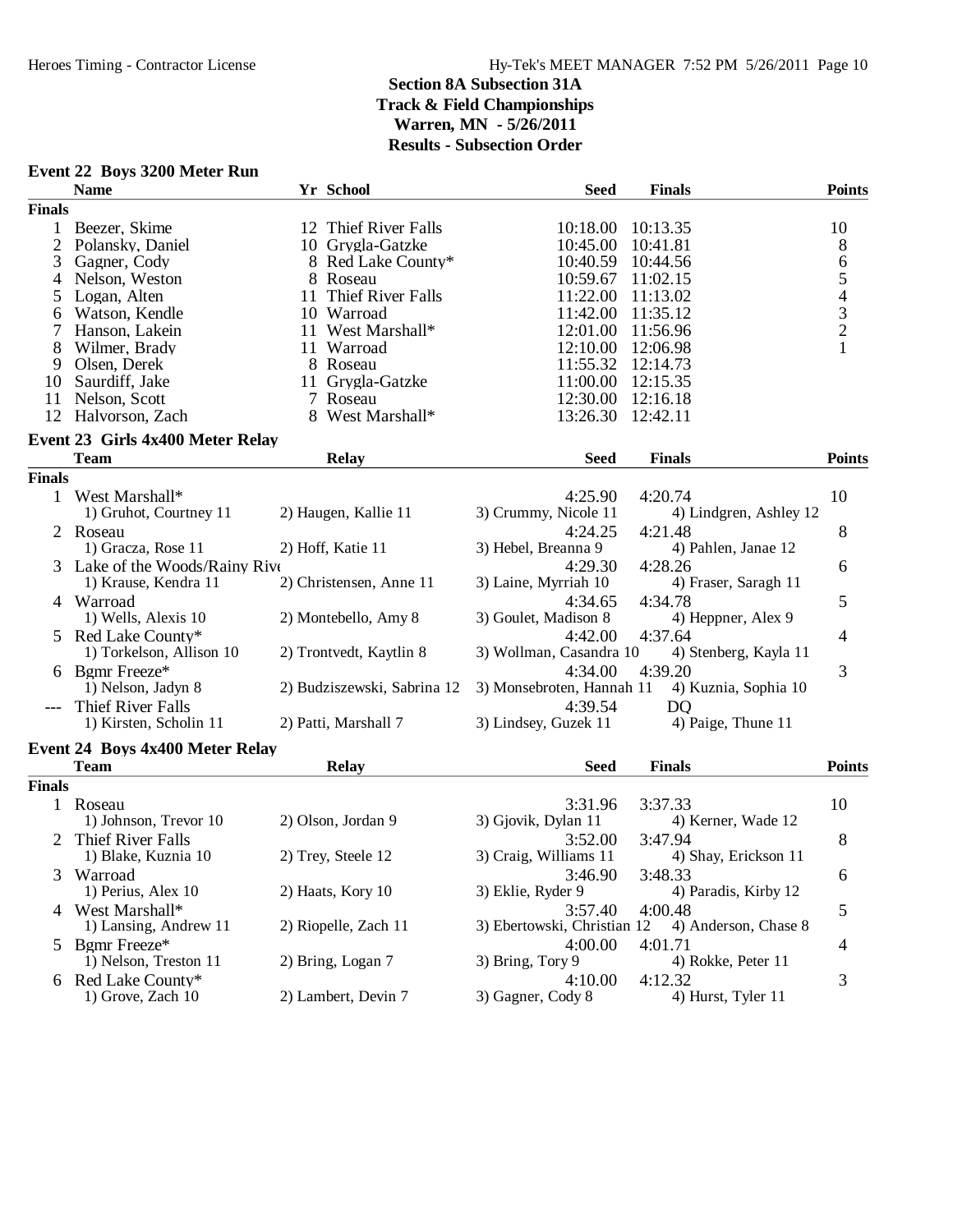| Yr School<br><b>Name</b><br><b>Seed</b><br><b>Finals</b><br><b>Points</b><br><b>Finals</b><br>10 Warroad<br>16-02.50<br>10<br>1<br>Hahn, Deidre<br>16-08.00<br>10 Red Lake County*<br>2<br>Weiss, Sara<br>15-08.00<br>15-03.75<br>$8\,$<br>3<br>12 West Marshall*<br>$\sqrt{6}$<br>Lindgren, Ashley<br>15-06.00<br>15-02.00<br>$\mathfrak s$<br>$14 - 10.50$<br>4<br>Colden, Kayla<br>12 Warroad<br>15-01.00<br>$\overline{4}$<br>11 Roseau<br>15-06.00<br>5<br>Gracza, Rose<br>14-09.00<br>$\overline{\mathbf{3}}$<br>Hebel, Breanna<br>9 Roseau<br>15-04.00<br>14-09.00<br>6<br>$\frac{2}{1}$<br>7<br>11 Bgmr Freeze*<br>Krohn. Courtney<br>15-10.00<br>14-06.00<br>8<br>Wollman, Casandra<br>10 Red Lake County*<br>14-05.00 14-02.50<br>14-08.00<br>9<br>Stenberg, Kayla<br>11 Red Lake County*<br>13-11.50<br>14-09.00<br>10 Kotts, Courtney<br>10 West Marshall*<br>13-06.50<br>11<br>Naslund, Emily<br>12 Roseau<br>13-11.00<br>13-05.25<br>12 Booe, Chelsea<br>13-06.50<br>11 Bgmr Freeze*<br>12-10.00<br>8 Bgmr Freeze*<br>13-07.50<br>13<br>Nelson, Jadyn<br>12-07.25<br>8 Grygla-Gatzke<br>14-00.00<br>12-05.50<br>14<br>Schulz, Leah<br>9 Thief River Falls<br>12-03.00<br>Brandi, Malwitz<br>11-11.50<br>15<br>12 West Marshall*<br>14-06.00<br>16<br>Aakre, Kendra<br>11-11.25<br>7 Lake of the Woods/Rainy River 12-03.75<br>11-01.00<br>17<br>VanGuilder, Kaitlyn<br><b>Event 26 Boys Long Jump</b><br>Yr School<br><b>Name</b><br><b>Seed</b><br><b>Finals</b><br><b>Points</b> |
|--------------------------------------------------------------------------------------------------------------------------------------------------------------------------------------------------------------------------------------------------------------------------------------------------------------------------------------------------------------------------------------------------------------------------------------------------------------------------------------------------------------------------------------------------------------------------------------------------------------------------------------------------------------------------------------------------------------------------------------------------------------------------------------------------------------------------------------------------------------------------------------------------------------------------------------------------------------------------------------------------------------------------------------------------------------------------------------------------------------------------------------------------------------------------------------------------------------------------------------------------------------------------------------------------------------------------------------------------------------------------------------------------------------------------------------------------------------------------------------------------|
|                                                                                                                                                                                                                                                                                                                                                                                                                                                                                                                                                                                                                                                                                                                                                                                                                                                                                                                                                                                                                                                                                                                                                                                                                                                                                                                                                                                                                                                                                                  |
|                                                                                                                                                                                                                                                                                                                                                                                                                                                                                                                                                                                                                                                                                                                                                                                                                                                                                                                                                                                                                                                                                                                                                                                                                                                                                                                                                                                                                                                                                                  |
|                                                                                                                                                                                                                                                                                                                                                                                                                                                                                                                                                                                                                                                                                                                                                                                                                                                                                                                                                                                                                                                                                                                                                                                                                                                                                                                                                                                                                                                                                                  |
|                                                                                                                                                                                                                                                                                                                                                                                                                                                                                                                                                                                                                                                                                                                                                                                                                                                                                                                                                                                                                                                                                                                                                                                                                                                                                                                                                                                                                                                                                                  |
|                                                                                                                                                                                                                                                                                                                                                                                                                                                                                                                                                                                                                                                                                                                                                                                                                                                                                                                                                                                                                                                                                                                                                                                                                                                                                                                                                                                                                                                                                                  |
|                                                                                                                                                                                                                                                                                                                                                                                                                                                                                                                                                                                                                                                                                                                                                                                                                                                                                                                                                                                                                                                                                                                                                                                                                                                                                                                                                                                                                                                                                                  |
|                                                                                                                                                                                                                                                                                                                                                                                                                                                                                                                                                                                                                                                                                                                                                                                                                                                                                                                                                                                                                                                                                                                                                                                                                                                                                                                                                                                                                                                                                                  |
|                                                                                                                                                                                                                                                                                                                                                                                                                                                                                                                                                                                                                                                                                                                                                                                                                                                                                                                                                                                                                                                                                                                                                                                                                                                                                                                                                                                                                                                                                                  |
|                                                                                                                                                                                                                                                                                                                                                                                                                                                                                                                                                                                                                                                                                                                                                                                                                                                                                                                                                                                                                                                                                                                                                                                                                                                                                                                                                                                                                                                                                                  |
|                                                                                                                                                                                                                                                                                                                                                                                                                                                                                                                                                                                                                                                                                                                                                                                                                                                                                                                                                                                                                                                                                                                                                                                                                                                                                                                                                                                                                                                                                                  |
|                                                                                                                                                                                                                                                                                                                                                                                                                                                                                                                                                                                                                                                                                                                                                                                                                                                                                                                                                                                                                                                                                                                                                                                                                                                                                                                                                                                                                                                                                                  |
|                                                                                                                                                                                                                                                                                                                                                                                                                                                                                                                                                                                                                                                                                                                                                                                                                                                                                                                                                                                                                                                                                                                                                                                                                                                                                                                                                                                                                                                                                                  |
|                                                                                                                                                                                                                                                                                                                                                                                                                                                                                                                                                                                                                                                                                                                                                                                                                                                                                                                                                                                                                                                                                                                                                                                                                                                                                                                                                                                                                                                                                                  |
|                                                                                                                                                                                                                                                                                                                                                                                                                                                                                                                                                                                                                                                                                                                                                                                                                                                                                                                                                                                                                                                                                                                                                                                                                                                                                                                                                                                                                                                                                                  |
|                                                                                                                                                                                                                                                                                                                                                                                                                                                                                                                                                                                                                                                                                                                                                                                                                                                                                                                                                                                                                                                                                                                                                                                                                                                                                                                                                                                                                                                                                                  |
|                                                                                                                                                                                                                                                                                                                                                                                                                                                                                                                                                                                                                                                                                                                                                                                                                                                                                                                                                                                                                                                                                                                                                                                                                                                                                                                                                                                                                                                                                                  |
|                                                                                                                                                                                                                                                                                                                                                                                                                                                                                                                                                                                                                                                                                                                                                                                                                                                                                                                                                                                                                                                                                                                                                                                                                                                                                                                                                                                                                                                                                                  |
|                                                                                                                                                                                                                                                                                                                                                                                                                                                                                                                                                                                                                                                                                                                                                                                                                                                                                                                                                                                                                                                                                                                                                                                                                                                                                                                                                                                                                                                                                                  |
|                                                                                                                                                                                                                                                                                                                                                                                                                                                                                                                                                                                                                                                                                                                                                                                                                                                                                                                                                                                                                                                                                                                                                                                                                                                                                                                                                                                                                                                                                                  |
|                                                                                                                                                                                                                                                                                                                                                                                                                                                                                                                                                                                                                                                                                                                                                                                                                                                                                                                                                                                                                                                                                                                                                                                                                                                                                                                                                                                                                                                                                                  |
|                                                                                                                                                                                                                                                                                                                                                                                                                                                                                                                                                                                                                                                                                                                                                                                                                                                                                                                                                                                                                                                                                                                                                                                                                                                                                                                                                                                                                                                                                                  |
| <b>Finals</b>                                                                                                                                                                                                                                                                                                                                                                                                                                                                                                                                                                                                                                                                                                                                                                                                                                                                                                                                                                                                                                                                                                                                                                                                                                                                                                                                                                                                                                                                                    |
| CJ, Jackson<br>12 Thief River Falls<br>20-07.50 20-04.00<br>10<br>1                                                                                                                                                                                                                                                                                                                                                                                                                                                                                                                                                                                                                                                                                                                                                                                                                                                                                                                                                                                                                                                                                                                                                                                                                                                                                                                                                                                                                              |
| $\overline{2}$<br>11 West Marshall*<br>19-03.50<br>20-02.75<br>8<br>Yutrzenka, Luke                                                                                                                                                                                                                                                                                                                                                                                                                                                                                                                                                                                                                                                                                                                                                                                                                                                                                                                                                                                                                                                                                                                                                                                                                                                                                                                                                                                                              |
| $\sqrt{6}$<br>10 Red Lake County*<br>3<br>Braaten, Josh<br>18-04.00<br>18-03.75                                                                                                                                                                                                                                                                                                                                                                                                                                                                                                                                                                                                                                                                                                                                                                                                                                                                                                                                                                                                                                                                                                                                                                                                                                                                                                                                                                                                                  |
| 5<br>Gustafson, Ryan<br>12 Lake of the Woods/Rainy River 18-08.00<br>18-02.00<br>4                                                                                                                                                                                                                                                                                                                                                                                                                                                                                                                                                                                                                                                                                                                                                                                                                                                                                                                                                                                                                                                                                                                                                                                                                                                                                                                                                                                                               |
| $\overline{4}$<br>5<br>11 Roseau<br>19-01.00<br>17-10.00<br>Gjovik, Dylan                                                                                                                                                                                                                                                                                                                                                                                                                                                                                                                                                                                                                                                                                                                                                                                                                                                                                                                                                                                                                                                                                                                                                                                                                                                                                                                                                                                                                        |
| $\frac{3}{2}$<br>10 West Marshall*<br>17-11.50<br>Hess, Jon<br>17-09.50<br>6                                                                                                                                                                                                                                                                                                                                                                                                                                                                                                                                                                                                                                                                                                                                                                                                                                                                                                                                                                                                                                                                                                                                                                                                                                                                                                                                                                                                                     |
| 12 Warroad<br>18-08.00<br>16-11.00<br>7<br>Hahn, Jordan                                                                                                                                                                                                                                                                                                                                                                                                                                                                                                                                                                                                                                                                                                                                                                                                                                                                                                                                                                                                                                                                                                                                                                                                                                                                                                                                                                                                                                          |
| $\mathbf{1}$<br>8<br>10 Thief River Falls<br>Cody, Pahlen<br>18-00.00<br>16-08.50                                                                                                                                                                                                                                                                                                                                                                                                                                                                                                                                                                                                                                                                                                                                                                                                                                                                                                                                                                                                                                                                                                                                                                                                                                                                                                                                                                                                                |
| 9<br>Stroot, Braden<br>10 Roseau<br>17-10.00<br>16-07.50                                                                                                                                                                                                                                                                                                                                                                                                                                                                                                                                                                                                                                                                                                                                                                                                                                                                                                                                                                                                                                                                                                                                                                                                                                                                                                                                                                                                                                         |
| Paradis, Kirby<br>12 Warroad<br>16-06.00<br>10<br>18-06.00                                                                                                                                                                                                                                                                                                                                                                                                                                                                                                                                                                                                                                                                                                                                                                                                                                                                                                                                                                                                                                                                                                                                                                                                                                                                                                                                                                                                                                       |
| Hurst, Tyler<br>11 Red Lake County*<br>17-00.00<br>11<br>16-02.25                                                                                                                                                                                                                                                                                                                                                                                                                                                                                                                                                                                                                                                                                                                                                                                                                                                                                                                                                                                                                                                                                                                                                                                                                                                                                                                                                                                                                                |
| 12 Modahl, Ryan<br>11 Bgmr Freeze*<br>16-00.00<br>15-08.25                                                                                                                                                                                                                                                                                                                                                                                                                                                                                                                                                                                                                                                                                                                                                                                                                                                                                                                                                                                                                                                                                                                                                                                                                                                                                                                                                                                                                                       |
| 13<br>Fevold, Jordan<br>12 Roseau<br>18-11.00<br>15-04.25                                                                                                                                                                                                                                                                                                                                                                                                                                                                                                                                                                                                                                                                                                                                                                                                                                                                                                                                                                                                                                                                                                                                                                                                                                                                                                                                                                                                                                        |
| 8 Red Lake County*<br>15-04.00<br>14 Gagner, Cody<br>15-00.75                                                                                                                                                                                                                                                                                                                                                                                                                                                                                                                                                                                                                                                                                                                                                                                                                                                                                                                                                                                                                                                                                                                                                                                                                                                                                                                                                                                                                                    |
| Schindele, Evan<br>12 West Marshall*<br>14-06.00<br>14-08.00<br>15                                                                                                                                                                                                                                                                                                                                                                                                                                                                                                                                                                                                                                                                                                                                                                                                                                                                                                                                                                                                                                                                                                                                                                                                                                                                                                                                                                                                                               |
| 11 Thief River Falls<br>16-02.00<br>16<br>Jordan, Kazmierczak<br>14-06.50                                                                                                                                                                                                                                                                                                                                                                                                                                                                                                                                                                                                                                                                                                                                                                                                                                                                                                                                                                                                                                                                                                                                                                                                                                                                                                                                                                                                                        |
| 13-00.00 13-11.25<br>17<br>Sparby, Keith<br>11 Grygla-Gatzke                                                                                                                                                                                                                                                                                                                                                                                                                                                                                                                                                                                                                                                                                                                                                                                                                                                                                                                                                                                                                                                                                                                                                                                                                                                                                                                                                                                                                                     |
| 18 Myers, Cody<br>10 Lake of the Woods/Rainy River 13-05.00<br>13-02.50                                                                                                                                                                                                                                                                                                                                                                                                                                                                                                                                                                                                                                                                                                                                                                                                                                                                                                                                                                                                                                                                                                                                                                                                                                                                                                                                                                                                                          |
| <b>Event 27 Girls Triple Jump</b>                                                                                                                                                                                                                                                                                                                                                                                                                                                                                                                                                                                                                                                                                                                                                                                                                                                                                                                                                                                                                                                                                                                                                                                                                                                                                                                                                                                                                                                                |
| <b>Name</b><br>Yr School<br><b>Points</b><br>Seed<br><b>Finals</b>                                                                                                                                                                                                                                                                                                                                                                                                                                                                                                                                                                                                                                                                                                                                                                                                                                                                                                                                                                                                                                                                                                                                                                                                                                                                                                                                                                                                                               |
| <b>Finals</b>                                                                                                                                                                                                                                                                                                                                                                                                                                                                                                                                                                                                                                                                                                                                                                                                                                                                                                                                                                                                                                                                                                                                                                                                                                                                                                                                                                                                                                                                                    |
| 10<br>$\mathbf{1}$<br>Stenberg, Kayla<br>11 Red Lake County*<br>31-03.00 32-02.25                                                                                                                                                                                                                                                                                                                                                                                                                                                                                                                                                                                                                                                                                                                                                                                                                                                                                                                                                                                                                                                                                                                                                                                                                                                                                                                                                                                                                |
| 8<br>2<br>Aakre, Kendra<br>12 West Marshall*<br>29-04.75<br>31-08.75                                                                                                                                                                                                                                                                                                                                                                                                                                                                                                                                                                                                                                                                                                                                                                                                                                                                                                                                                                                                                                                                                                                                                                                                                                                                                                                                                                                                                             |

 Erickson, Katie 12 Roseau 31-04.00 30-05.75 6 4 Shelby, Norlin 9 Thief River Falls 30-00.00 30-04.50 5

#### **Event 25 Girls Long Jump**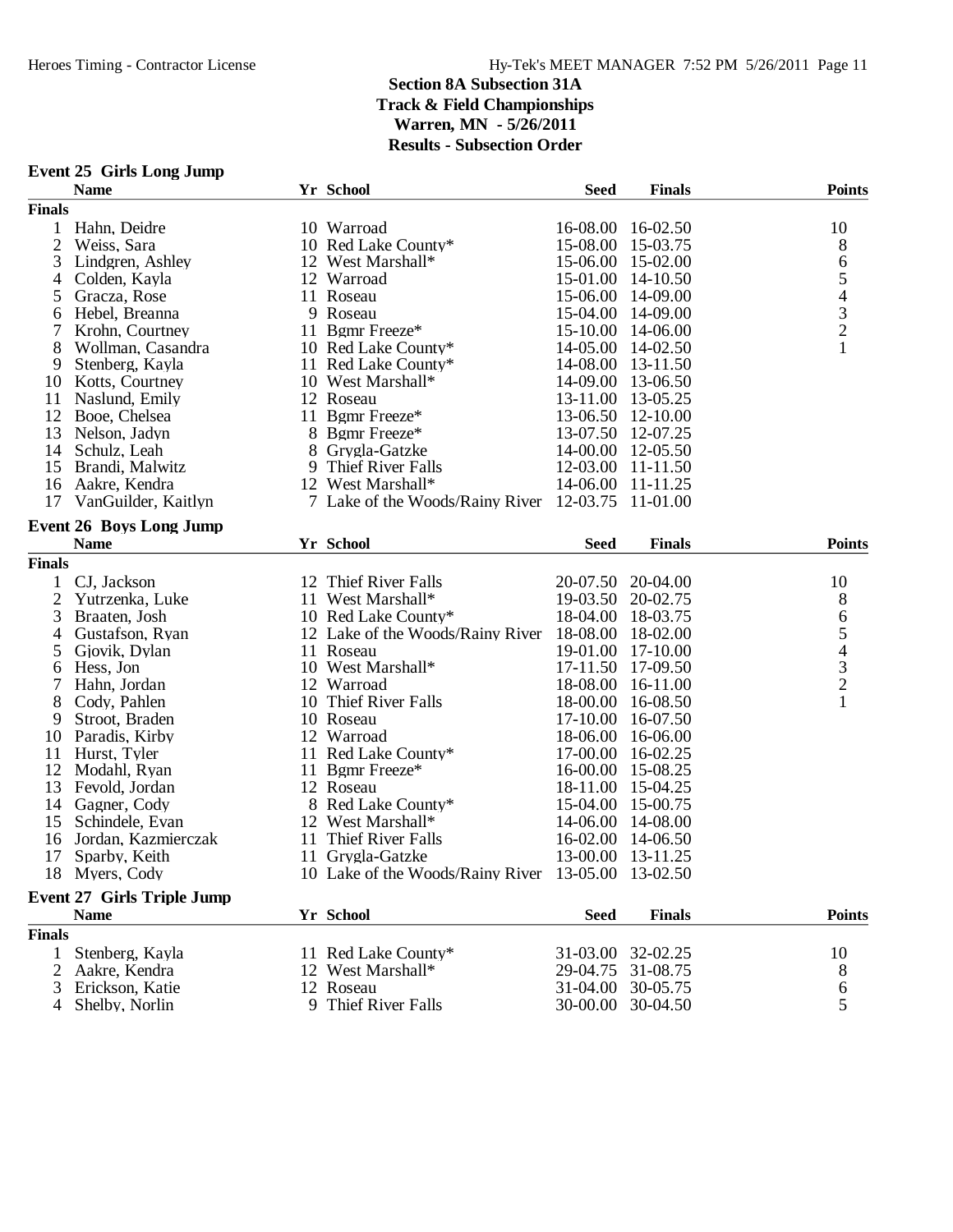| Finals  (Event 27 Girls Triple Jump) |  |  |  |  |
|--------------------------------------|--|--|--|--|
|--------------------------------------|--|--|--|--|

|               | <b>Name</b>                      | Yr School                       | <b>Seed</b>       | <b>Finals</b> | <b>Points</b> |
|---------------|----------------------------------|---------------------------------|-------------------|---------------|---------------|
| 5             | Kotts, Courtney                  | 10 West Marshall*               | 29-10.00          | 29-05.00      | 4             |
| 6             | Erickson, Michelle               | 12 Warroad                      | 30-02.00          | 29-03.50      |               |
| 7             | Mercil, Cassidy                  | 9 West Marshall*                | 27-09.00 28-09.00 |               | $\frac{3}{2}$ |
| 8             | Pahlen, Marisha                  | 11 Red Lake County*             | 30-00.00 28-02.75 |               | $\mathbf{1}$  |
| 9             | Anderson, Katie                  | 7 Bgmr Freeze*                  | 27-04.00          | 28-01.50      |               |
| 10            | Hestekind, Emily                 | 8 Bgmr Freeze*                  | 26-05.00          | 27-06.75      |               |
| 11            | Fast, Lyndsay                    | 9 Warroad                       | 27-10.00 27-05.00 |               |               |
| 12            | Nelson, Jadyn                    | 8 Bgmr Freeze*                  | 29-08.00 27-04.50 |               |               |
| 13            | Carlson, Nikki                   | 12 Warroad                      | 26-08.00 27-03.00 |               |               |
| 14            | Miller, Julianna                 | 8 Roseau                        | 28-05.00 26-10.25 |               |               |
| 15            | Helgeson, Grace                  | 7 Roseau                        | 26-01.00 26-07.50 |               |               |
|               | <b>Event 28 Boys Triple Jump</b> |                                 |                   |               |               |
|               | <b>Name</b>                      | Yr School                       | <b>Seed</b>       | <b>Finals</b> | <b>Points</b> |
| <b>Finals</b> |                                  |                                 |                   |               |               |
| 1             | Eastman, Jesse                   | 11 Roseau                       | 41-06.00 41-10.50 |               | 10            |
| 2             | Yutrzenka, Luke                  | 11 West Marshall*               | 40-02.00 40-02.00 |               | 8             |
| 3             | Hess, Jon                        | 10 West Marshall*               | 41-01.00 39-07.00 |               |               |
| 4             | Brett, Kosel                     | 11 Thief River Falls            | 40-00.00 37-11.25 |               |               |
| 5             | Hurst, Tyler                     | 11 Red Lake County*             | 35-04.00          | 36-03.50      | 65432         |
| 6             | Lunos, Kruzer                    | 10 Warroad                      | 37-04.50          | 36-00.50      |               |
| 7             | Grove, Zach                      | 10 Red Lake County*             | 34-06.25 35-06.75 |               |               |
| 8             | Vandewege, Micah                 | 11 Roseau                       | 36-08.00 35-05.00 |               | $\mathbf{1}$  |
| 9             | Nelson, Wyatt                    | 12 Warroad                      | 33-04.50 34-02.50 |               |               |
| 10            | Schanil, Greg                    | 10 West Marshall*               | 35-01.50 33-08.50 |               |               |
| 11            | Oneill, Logan                    | 10 Red Lake County*             | 33-02.00 32-08.50 |               |               |
| 12            | Fevold, Jordan                   | 12 Roseau                       | 36-01.00 31-09.75 |               |               |
| 13            | Anderson, Shalin                 | 10 Grygla-Gatzke                | 30-00.00 30-06.50 |               |               |
| 14            | Krause, Kalvin                   | 8 Lake of the Woods/Rainy River | 32-07.00 30-05.50 |               |               |
| 15            | Bring, Logan                     | 7 Bgmr Freeze*                  | 33-00.00 29-05.50 |               |               |
| $---$         | Craig, Williams                  | 11 Thief River Falls            | 34-00.00          | ND            |               |
|               | <b>Event 29 Girls High Jump</b>  |                                 |                   |               |               |
|               | <b>Name</b>                      | Yr School                       | <b>Seed</b>       | <b>Finals</b> | <b>Points</b> |
| <b>Finals</b> |                                  |                                 |                   |               |               |
|               | Hahn, Deidre                     | 10 Warroad                      | 5-02.00           | 4-11.00       | 10            |
| 2             | Brooke, Yaggie                   | 9 Thief River Falls             | 4-08.00           | 4-11.00       | 8             |
| 3             | Kuznia, Sophia                   | 10 Bgmr Freeze*                 | $4 - 10.00$       | 4-07.00       | 6             |
| 4             | Erickson, Katie                  | 12 Roseau                       | 4-08.00           | 4-07.00       | 5             |
| 5             | Naslund, Emily                   | 12 Roseau                       | $4 - 02.00$       | 4-05.00       | 3.50          |
| 5             | Krohn, Courtney                  | 11 Bgmr Freeze*                 | 5-00.00           | 4-05.00       | 3.50          |
| 7             | Erickson, Michelle               | 12 Warroad                      | 4-08.00           | 4-05.00       | 2             |
| 8             | Haugen, Kallie                   | 11 West Marshall*               | 4-08.00           | 4-05.00       | $\mathbf{1}$  |
| 9             | Becca, Houske                    | 11 Thief River Falls            | 4-02.00           | 4-03.00       |               |
| 9             | Johnson, Amelia                  | 7 Roseau                        | 4-02.00           | 4-03.00       |               |
| 9             | Pahlen, Marisha                  | 11 Red Lake County*             | 4-04.00           | 4-03.00       |               |
| 12            | Schmidt, Larissa                 | 12 Warroad                      | 4-06.00           | 4-01.00       |               |
| 12            | Feuillerat, Shania               | 8 West Marshall*                | 4-00.00           | 4-01.00       |               |
| 14            | Jenkins, Bailey                  |                                 | 4-04.00           | $3-11.00$     |               |
|               |                                  | 10 West Marshall*               |                   |               |               |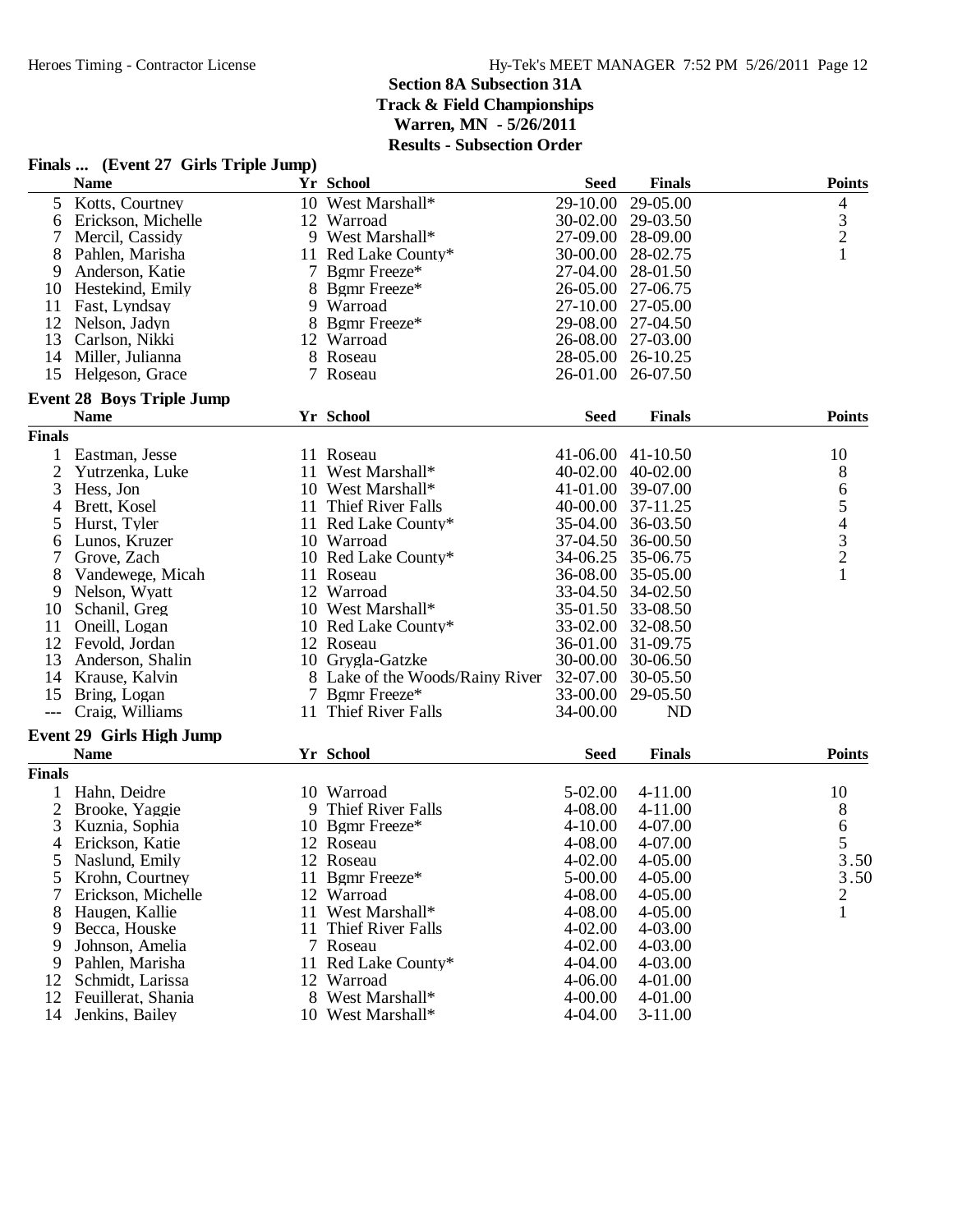|                | Finals  (Event 29 Girls High Jump) |    |                      |             |                   |                |
|----------------|------------------------------------|----|----------------------|-------------|-------------------|----------------|
|                | <b>Name</b>                        |    | Yr School            | <b>Seed</b> | <b>Finals</b>     | <b>Points</b>  |
| $---$          | Mishayla, Klemetson                |    | 9 Thief River Falls  | $4 - 00.00$ | <b>NH</b>         |                |
|                | Event 30 Boys High Jump            |    |                      |             |                   |                |
|                | <b>Name</b>                        |    | Yr School            | <b>Seed</b> | <b>Finals</b>     | <b>Points</b>  |
| <b>Finals</b>  |                                    |    |                      |             |                   |                |
| 1              | Eastman, Jesse                     |    | 11 Roseau            | 6-04.00     | 6-04.25           | 10             |
| $\overline{2}$ | Yutrzenka, Luke                    | 11 | West Marshall*       | $5 - 10.00$ | 5-11.00           | 8              |
| 3              | Lunos, Kruzer                      |    | 10 Warroad           | $5 - 10.00$ | 5-09.00           | 5.50           |
| 3              | Anderson, Alex                     |    | 12 Roseau            | $6 - 00.00$ | 5-09.00           | 5.50           |
| 5              | Jacob, Mattison                    | 11 | Thief River Falls    | 5-08.00     | 5-07.00           | 3.50           |
| 5              | Fevold, Jordan                     |    | 12 Roseau            | $6 - 00.00$ | 5-07.00           | 3.50           |
| 7              | Nelson, Wyatt                      |    | 12 Warroad           | 5-06.00     | 5-05.00           | $\overline{2}$ |
| 8              | Tyran, Jones                       | 9  | Thief River Falls    | $5 - 00.00$ | 5-03.00           | .50            |
| 8              | Hess, Jon                          |    | 10 West Marshall*    | 5-04.00     | 5-03.00           | .50            |
| 10             | Joel, Schram                       | 11 | Thief River Falls    | 5-04.00     | 5-01.00           |                |
| 10             | Schanil, Greg                      |    | 10 West Marshall*    | $5 - 02.00$ | 5-01.00           |                |
| 10             | Nelson, Treston                    |    | 11 Bgmr Freeze*      | 5-04.00     | 5-01.00           |                |
|                |                                    |    |                      |             |                   |                |
|                | <b>Event 31 Girls Pole Vault</b>   |    |                      |             |                   |                |
|                | <b>Name</b>                        |    | Yr School            | <b>Seed</b> | <b>Finals</b>     | <b>Points</b>  |
| <b>Finals</b>  |                                    |    |                      |             |                   |                |
| 1              | Colden, Kayla                      |    | 12 Warroad           | $9 - 00.00$ | 8-07.00           | 10             |
| $\overline{2}$ | MacGregor, Shea                    | 11 | Roseau               | 8-06.00     | 8-01.00           | 8              |
| 3              | Nelson, Jadyn                      |    | 8 Bgmr Freeze*       | 8-00.00     | 7-07.00           |                |
| 4              | Haugen, Kallie                     |    | 11 West Marshall*    | 8-00.00     | 7-07.00           | 65432          |
| 5              | Kotts, Courtney                    |    | 10 West Marshall*    | 7-06.00     | 7-07.00           |                |
| 6              | Montebello, Amy                    |    | 8 Warroad            | $6 - 06.00$ | 6-07.00           |                |
|                | Lee, Molly                         |    | 11 Roseau            | 7-06.00     | 6-07.00           |                |
| 8              | Brunelle, Gretta                   |    | 9 Warroad            | $6 - 06.00$ | 6-01.00           | $\mathbf{1}$   |
| 9              | Courtney, Amiranyan                |    | 9 Thief River Falls  | $6 - 06.00$ | 5-07.00           |                |
| $---$          | Brandi, Malwitz                    |    | 9 Thief River Falls  | $6 - 00.00$ | NH                |                |
| $---$          | Monkman, Rachel                    |    | 10 Roseau            | 5-00.00     | <b>NH</b>         |                |
|                | <b>Event 32 Boys Pole Vault</b>    |    |                      |             |                   |                |
|                | <b>Name</b>                        |    | Yr School            | <b>Seed</b> | <b>Finals</b>     | <b>Points</b>  |
| <b>Finals</b>  |                                    |    |                      |             |                   |                |
|                | Gross, Sam                         |    | 12 Roseau            | 13-01.00    | 12-05.00          | 10             |
| $\overline{2}$ | Stroot, Braden                     |    | 10 Roseau            | 11-06.00    | 11-11.00          | 8              |
| 3              | Leverington, Ryan                  |    | 12 Roseau            |             | 12-06.00 11-11.00 | 6              |
| 4              | Pearce, Ben                        |    | 10 Warroad           | 11-06.00    | 10-11.00          | C              |
| 5              | Stickler, Michael                  |    | 12 Warroad           | 9-06.00     | 10-05.00          | 4              |
| 6              | Craig, Williams                    |    | 11 Thief River Falls | 10-06.00    | 9-11.00           | 3              |
|                | Pederson, Jase                     |    | 9 West Marshall*     | $9 - 00.00$ | 8-11.00           | $\overline{2}$ |
|                | Blake, Torkelson                   |    | 10 Thief River Falls | 10-00.00    | <b>NH</b>         |                |
| ---            | George, Quincy                     |    | 8 Warroad            | 11-06.00    | <b>NH</b>         |                |
|                |                                    |    |                      |             |                   |                |
|                | <b>Event 33 Girls Shot Put</b>     |    |                      |             |                   |                |
|                | <b>Name</b>                        |    | Yr School            | <b>Seed</b> | <b>Finals</b>     | <b>Points</b>  |
| <b>Finals</b>  |                                    |    |                      |             |                   |                |
| $\mathbf{1}$   | Znajda, Felicia                    |    | 10 West Marshall*    |             | 33-08.00 32-00.75 | 10             |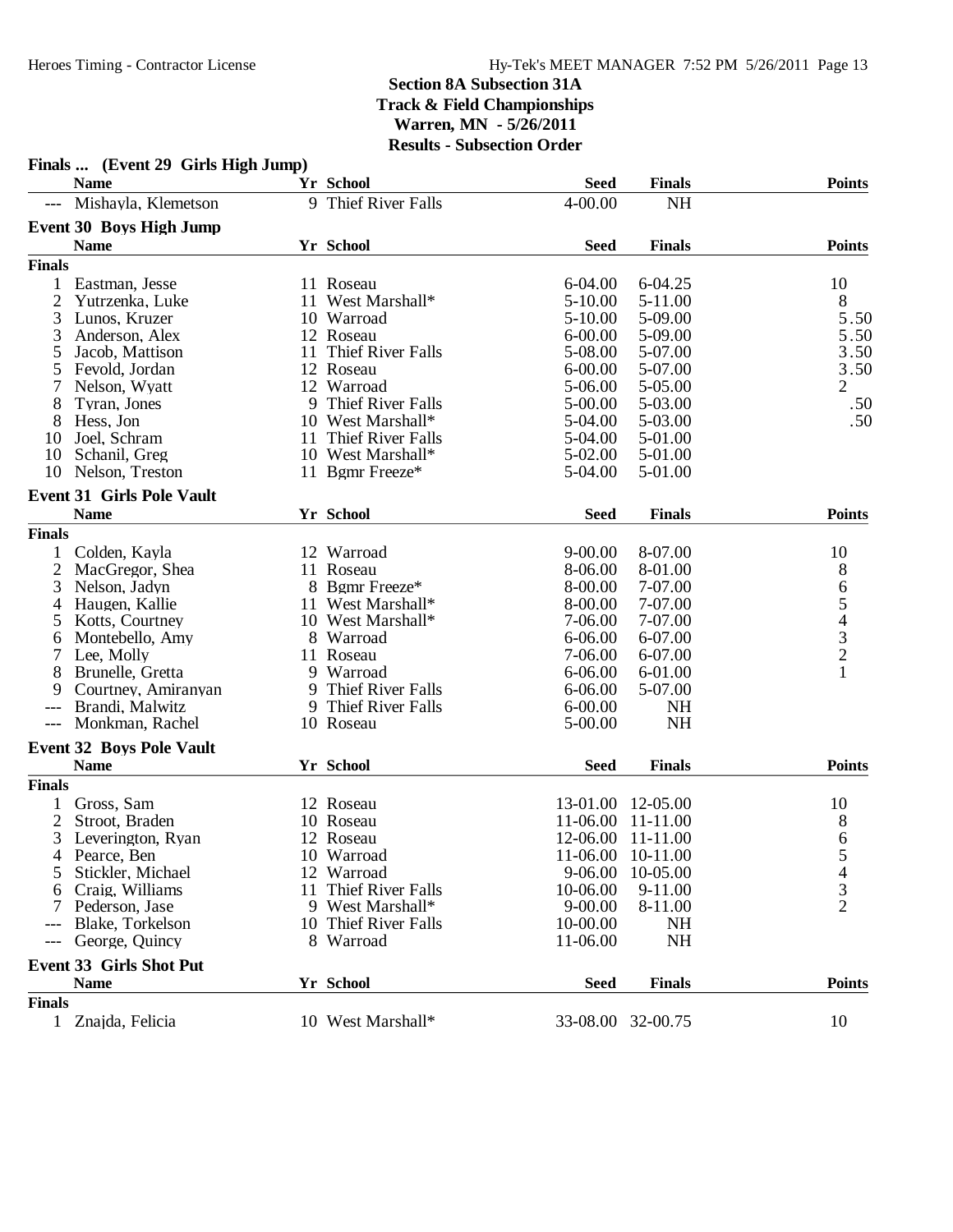**Name Yr School FinalsSeed Points**

#### 2 Alme, Karla 12 Bgmr Freeze\* 31-00.00 31-09.25 8<br>3 Amsley-Benzie, Shelby 12 Warroad 33-01.00 31-06.75 6 3 Amsley-Benzie, Shelby 12 Warroad 33-01.00 31-06.75 6<br>4 Megan, Koestner 9 Thief River Falls 30-03.00 31-02.75 5 4 Megan, Koestner 9 Thief River Falls 30-03.00 31-02.75 5<br>5 Durand, Sarah 11 West Marshall\* 30-08.00 30-08.00 4 5 Durand, Sarah 11 West Marshall\* 30-08.00 30-08.00 4<br>5 Zavoral, Beth 12 Bemr Freeze\* 33-08.00 30-00.50 3 6 Zavoral, Beth 12 Bgmr Freeze\* 33-08.00 30-00.50 3 7 Paige, Lofberg 11 Thief River Falls 32-02.00 28-11.25 2<br>
8 Kazmierczak, Anne 10 West Marshall\* 30-01.00 28-04.50 1 8 Kazmierczak, Anne 10 West M<br>9 Loken. Kavlee 28 Roseau 8 Roseau 25-01.00 26-05.25<br>8 Red Lake County\* 25-10.00 24-09.25 10 Thompson, Madison 8 Red Lake<br>11 Toso, Megan 12 Warroad 11 Toso, Megan 12 Warroad 27-10.00 24-00.00<br>12 Erin. Wavne 9 Thief River Falls 22-02.00 23-11.75 9 Thief River Falls 22-02.00 23-11.75<br>11 Bgmr Freeze\* 24-10.00 23-11.75 12 Johnson, Brianna 11 Bgmr F<br>14 Hemp, Sara 11 Roseau 14 Hemp, Sara 11 Roseau 11 23-05.00 23-07.75<br>15 Bergeson, Lisa 12 Red Lake County\* 22-03.00 22-10.00 15 Bergeson, Lisa 12 Red Lake County\*<br>16 Ziska, Kassandra 10 Roseau 24 - 10.00 22 - 08.50 **Event 34 Boys Shot Put Name Yr School FinalsSeed Points Finals** 1 David, Erickson 11 Thief River Falls 47-00.00 47-08.00 10<br>2 Nathan, Hruby 11 Thief River Falls 48-00.50 46-10.00 8 2 Nathan, Hruby 11 Thief River Falls 48-00.50 46-10.00 8<br>3 Ostby, Chris 12 Grygla-Gatzke 46-00.00 45-08.75 6 3 Ostby, Chris 12 Grygla-Gatzke 46-00.00 45-08.75 6 4 Longtin, Kevin 12 Red Lake County\* 45-01.00 45-08.00 5<br>5 Wojciechowski, Justin 11 Bgmr Freeze\* 45-10.00 42-07.00 4 5 Wojciechowski, Justin 11 Bgmr Freeze\* 45-10.00 42-07.00 4<br>6 Pieper, Brady 12 Warroad 44-02.75 42-01.00 3 6 Pieper, Brady 12 Warroad 12 and 44-02.75 42-01.00 3<br>
10 Roseau 10 Acoust 12 3 3 42-06.00 41-10.75 2 7 Baker, Javen 10 Roseau 42-06.00 41-10.75 2<br>8 Adam, Langan 11 Thief River Falls 43-00.50 40-01.50 1 8 Adam, Langan 11 Thief River Falls<br>
9 Lien, Giles 12 Warroad 9 Lien, Giles 12 Warroad 40-09.00 38-10.25<br>10 Dahl, Debron 12 Roseau 37-10.00 36-10.25 10 Dahl, Debron 12 Roseau 37-10.00 36-10.25<br>11 Hoglo, Seth 11 Bgmr Freeze\* 35-06.00 34-00.50 11 Hoglo, Seth 11 Bgmr Freeze\* 35-06.00 34-00.50<br>12 Knott, Kayler 10 Red Lake County\* 31-09.00 32-02.50 10 Red Lake County\* 31-09.00 32-02.50<br>10 West Marshall\* 32-05.00 31-02.25 13 Sczepanski, Hayden 10 West Marshall\* 32-05.00 31-02.25<br>14 Schonmeier, Nathanial 11 West Marshall\* 31-06.00 31-01.00 14 Schonmeier, Nathanial 11 West Marshall\* 31-06.00 31-01.00<br>15 Banks, Caleb 10 West Marshall\* 31-07.00 30-01.00 15 Banks, Caleb 10 West Marshall\* 31-07.00 30-01.00<br>16 Swanson, Brady 9 Grygla-Gatzke 30-00.00 29-08.75 16 Swanson, Brady 9 Grygla-Gatzke 317 Newton, Luke 39 Grygla-Gatzke 17 Newton, Luke 9 Grygla-Gatzke 30-00.00 27-11.00<br>18 Fevold, Matthew 10 Roseau 30-01.00 27-06.25 18 Fevold, Matthew 10 Roseau 30-01.00 27-06.25<br>19 Klasen, Ethan 10 Red Lake County\* 30-06.00 25-00.75 10 Red Lake County\* **Event 35 Girls Discus Throw Name Yr School FinalsSeed Points Finals** 1 Kazmierczak, Anne 10 West Marshall\* 108-09 97-07 10 2 Alme, Karla 12 Bgmr Freeze\* 99-00 95-09 8<br>3 Amsley-Benzie, Shelby 12 Warroad 95-04 94-08 6 3 Amsley-Benzie, Shelby 12 Warroad 195-04 94-08 6<br>4 Urbaniak, Brooke 11 West Marshall\* 104-01 94-03 5 4 Urbaniak, Brooke 11 West Marshall\* 104-01 94-03 5<br>5 Budziszewski, Sabrina 12 Bgmr Freeze\* 97-05 92-00 4 5 Budziszewski, Sabrina 12 Bgmr Freeze\* 97-05 92-00 4 6 Znajda, Felicia 10 West Marshall\* 94-08 89-11 3 7 Megan, Koestner 9 Thief River Falls 78-05 89-10

#### **Finals ... (Event 33 Girls Shot Put)**